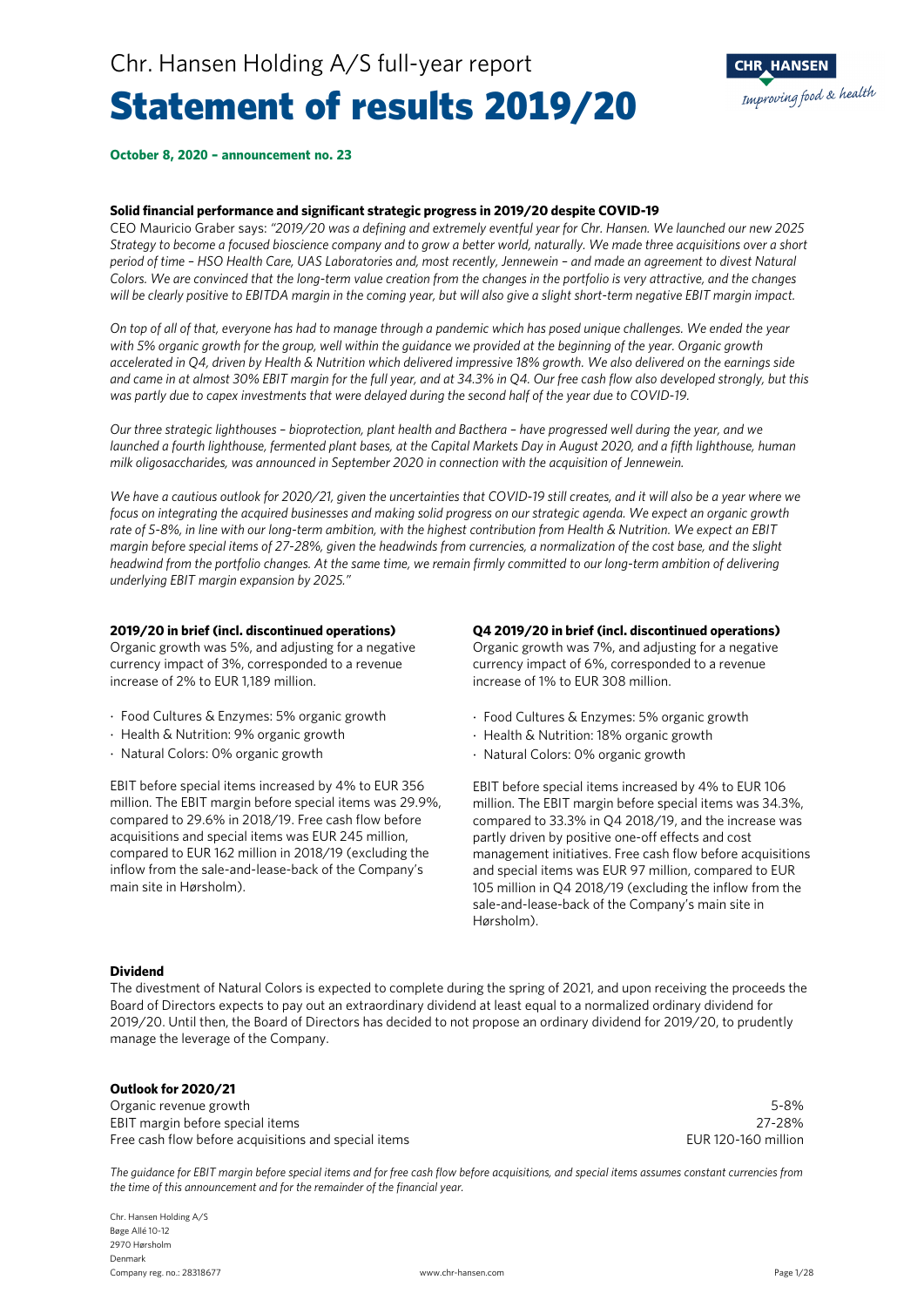# Financial highlights and key figures

|                                                      | Q4<br>2019/20 | Q4<br>2018/19 | Growth    | <b>YTD</b><br>2019/20 | <b>YTD</b><br>2018/19 | Growth      |
|------------------------------------------------------|---------------|---------------|-----------|-----------------------|-----------------------|-------------|
| Income statement, EUR million, cont. operations      |               |               |           |                       |                       |             |
| Revenue                                              | 254.3         | 249.0         | 2.1%      | 970.0                 | 937.4                 | 3.5%        |
| Gross profit                                         | 156.7         | 157.1         | $(0.3\%)$ | 584.0                 | 576.9                 | 1.2%        |
| EBITDA before special items                          | 121.0         | 109.3         | 10.7%     | 400.6                 | 372.3                 | 7.6%        |
| EBIT before special items                            | 97.7          | 94.3          | 3.6%      | 326.9                 | 314.7                 | 3.9%        |
| Special items                                        | (8.8)         | (0.9)         | 877.8%    | (13.9)                | (2.3)                 | 504.3%      |
| EBIT                                                 | 88.9          | 93.4          | $(4.8\%)$ | 313.0                 | 312.4                 | 0.2%        |
| Net financial items                                  | (4.3)         | (4.3)         | 0.0%      | (13.5)                | (16.1)                | (16.1%)     |
| Profit from continuing operations                    | 67.6          | 68.8          | (1.7%)    | 231.6                 | 229.2                 | 1.0%        |
| Profit from discontinued operations                  | (1.4)         | 5.8           | (124.1%)  | 13.4                  | 21.0                  | (36.2%)     |
| Profit for the period, Group                         | 66.2          | 74.6          | (11.3%)   | 245.0                 | 250.2                 | $(2.1\%)$   |
| <b>Cash flow, EUR million, Group</b>                 |               |               |           |                       |                       |             |
| Cash flow from operating activities                  | 142.1         | 146.8         | $(3.2\%)$ | 364.6                 | 298.6                 | 22.1%       |
| Cash flow from investing activities                  | (597.3)       | 24.9          | n/a       | (807.5)               | (81.6)                | (889.6%)    |
| Free cash flow                                       | (455.2)       | 171.7         | (365.1%)  | (442.9)               | 217.0                 | $(304.1\%)$ |
| Free cash flow before acquisitions and special items | 97.1          | 172.6         | (43.7%)   | 244.5                 | 229.1                 | 6.7%        |
| <b>Balance sheet, EUR million, Group</b>             |               |               |           |                       |                       |             |
| Total assets <sup>1)</sup>                           |               |               |           | 2,853.6               | 2,057.8               |             |
| Invested capital                                     |               |               |           | 1,238.5               | 972.5                 |             |
| Net working capital                                  |               |               |           | 208.1                 | 220.6                 |             |
| Equity                                               |               |               |           | 893.0                 | 797.2                 |             |
| Net interest-bearing debt                            |               |               |           | 1,345.0               | 734.4                 |             |
| <b>Key ratios</b>                                    |               |               |           |                       |                       |             |
| <b>Continuing operations</b>                         |               |               |           |                       |                       |             |
| Organic growth, % <sup>2)</sup>                      | 9             | 3             |           | 6                     | 8                     |             |
| Gross margin, %                                      | 61.6          | 63.1          |           | 60.2                  | 61.5                  |             |
| EBITDA margin before special items, %                | 47.6          | 43.9          |           | 41.3                  | 39.7                  |             |
| EBIT margin before special items, %                  | 38.4          | 37.9          |           | 33.7                  | 33.6                  |             |
| EBIT margin, %                                       | 35.0          | 37.5          |           | 32.3                  | 33.3                  |             |
| R&D, %                                               | 6.7           | 7.4           |           | 8.0                   | 8.1                   |             |
| Capital expenditures, %                              | 20.2          | 15.1          |           | 12.2                  | 12.6                  |             |
| Group                                                |               |               |           |                       |                       |             |
| ROIC excl. goodwill, %                               | 36.1          | 41.2          |           | 32.2                  | 37.3                  |             |
| ROIC, %                                              | 19.0          | 23.1          |           | 16.8                  | 20.3                  |             |
| Earnings per share diluted, EUR                      | 0.51          | 0.57          | (10.5%)   | 1.86                  | 1.90                  | (2.1%)      |
| Net debt to EBITDA before special items              |               |               |           | 3.1x                  | 1.8x                  |             |

1) Includes assets classified as held for sale in 2019/20 of EUR 202.4 million (EUR 0 million in 2018/19).

2) Organic growth: Increase in revenue adjusted for sales reduction, acquisitions and divestments, and measured in local currency.

IFRS16 Leases was implemented using the modified retrospective approach, and comparative figures for 2018/19 have not been restated.

**CHR HANSEN** 

Improving food & health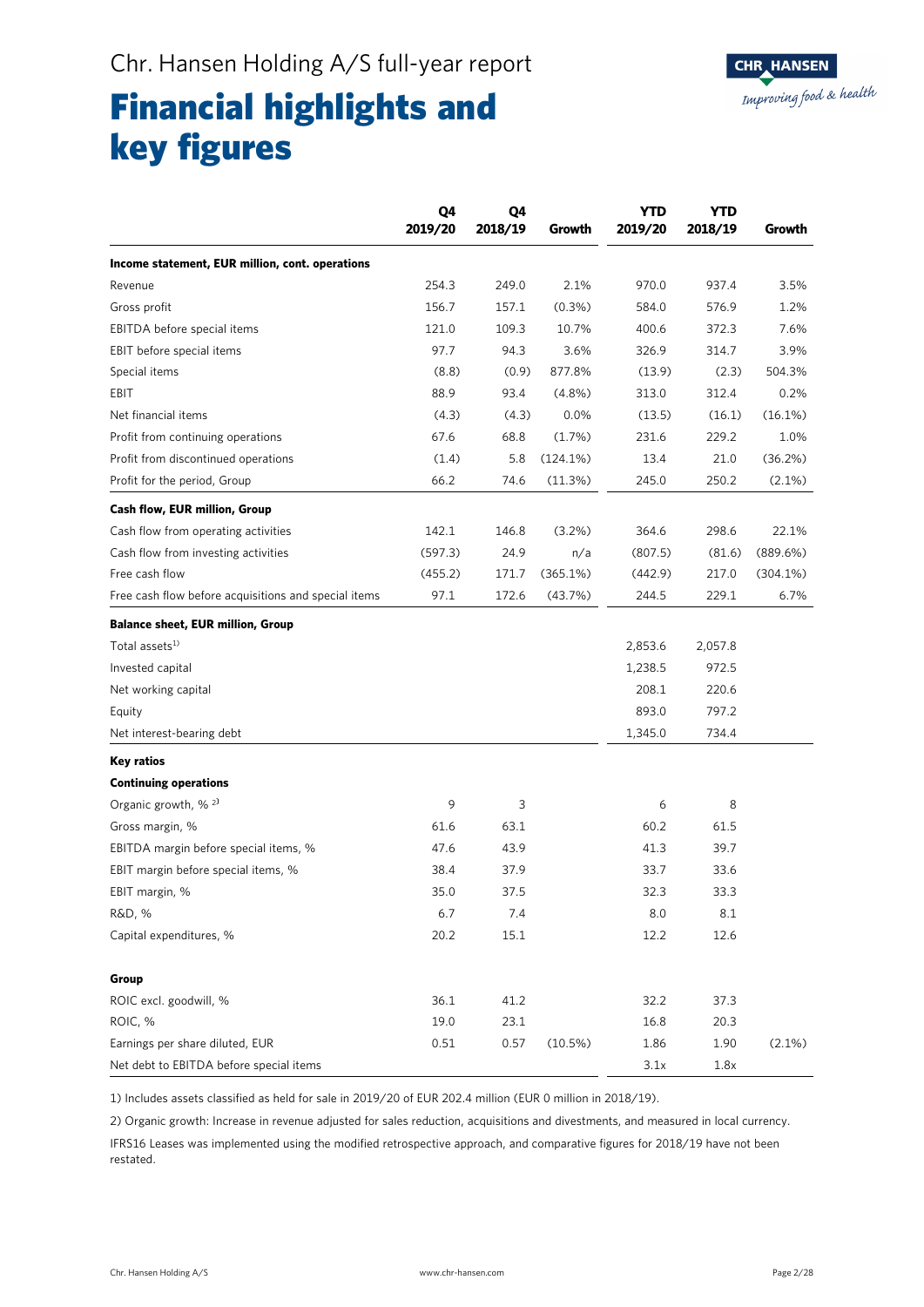### Chr. Hansen Holding A/S full-year report

### 2019/20 full year results



#### **Market developments**

According to the Company's own estimates, the end markets for fermented milk were roughly flat in 2019/20, as the impacts of COVID-19 led to reduced output in China, the largest yogurt market in the world, during the months of February through August. Among the remaining markets Europe is estimated to have grown slightly, while the other regions declined slightly.

The global production of cheese is estimated to have grown by around 1% in 2019/20, broadly driven by all regions. Globally, pricing structures slightly favored cheese production over available alternatives such as milk powders.

The overall market for human probiotics is estimated to have grown by 5-7%, with COVID-19 creating extraordinary demand in the second half of the year, especially in dietary supplements. Market growth in the North American and Asian markets is estimated to have been above 10% driven by e-commerce platforms, whereas the European market is estimated to be in a small decline due to COVID-19 lock-downs during the year prevented consumers from going to pharmacies, especially in key markets in Southern Europe. The global market for probiotics for infant formula has continued to grow at a higher pace than dietary supplements, primarily driven by a continued premiumization of the infant formula category.

The market for microbial-based solutions for animals developed favorably overall for the year, supported by an increased focus on reducing the use of antibiotics in livestock production, although COVID-19 created more difficult conditions during the second half of the year. Milk prices in North America were volatile in Q3 and Q4 due to concerns over supply chains and reduced demand driven by COVID-19, as schools and restaurants were shut down, but were also helped by governmental support. In both the US and Europe, shutdowns at meat processing plants impacted meat prices and caused uncertainty in the meat processing industry. Pork exports from Europe and North America to Asia due to African Swine Fever also supported demand for microbial products.

| <b>Revenue (cont. operations)</b> | 2019/20 |
|-----------------------------------|---------|
| Organic growth (vol/mix)          | 4%      |
| Organic growth (price)            | 2%      |
| Organic growth                    | 6%      |
| Currencies                        | (3)%    |
| Acquisitions                      | 0%      |
| <b>EUR</b> growth                 | 3%      |

#### **Revenue (cont. operations)**

Organic growth was 6%, and adjusting for a negative currency impact of 3%, corresponded to a revenue

increase of 3% to EUR 970 million. The impact from acquisitions was immaterial. COVID-19 impacts during the year were neutral, as the slight net positive effect in Q3 turned into a slight net negative impact in Q4.

Organic growth was primarily driven by volume/mix effects, with around 2% from price increases in local currencies.

#### **Revenue by business area (cont. operations) Food Cultures & Enzymes**

Organic growth was 5%, and adjusting for a negative currency impact of 3%, corresponded to a revenue increase of 2% to EUR 693 million. Organic growth comprised 3% from volume/mix and 2% from price increases in local currencies. The price increases were achieved partly by using EUR-based pricing in certain countries.

Organic growth was primarily driven by strong growth in enzymes and continued solid growth in core categories such as cheese and meat cultures, and good growth in fermented milk. In enzymes, growth was driven by the launch of CHY-MAX® Supreme, and by continued growth of the NOLA® Fit lactase enzyme. Probiotics declined, primarily due to lower volumes in China.

Bioprotective cultures delivered double digit growth, driven by the existing segments within fermented milk and meat. Bioprotection accounted for around 8% of the Food Cultures & Enzymes business in 2019/20.

#### **Health & Nutrition**

Organic growth was 9%, and a negative currency impact of 1% was offset by an acquisition impact from HSO Health Care, corresponding to a revenue increase of 9% to EUR 277 million, driven by volume/mix. Human Health delivered solid growth, while Animal Health delivered strong growth. Plant Health declined due to timing of orders and lower-than-expected sales for soy crops in Latin America.

The solid growth in Human Health consisted of strong growth in dietary supplements, while infant formula declined slightly, primarily due to very strong developments last year.

Animal Health delivered strong growth, driven by very strong growth in Cattle, and solid growth in Poultry & Swine. Sales were supported by the roll-out in North America of a new product, BOVAMINE® Dairy Plus probiotic.

#### **Revenue by region (cont. operations) EMEA (Europe, the Middle East and Africa)**

The EMEA region accounted for 41% of revenue, compared to 42% in 2018/19. Organic growth was 3%, and adjusting for a negative currency impact of 1%, corresponded to a revenue increase of 2%, impacted negatively by the Middle East in particular, whereas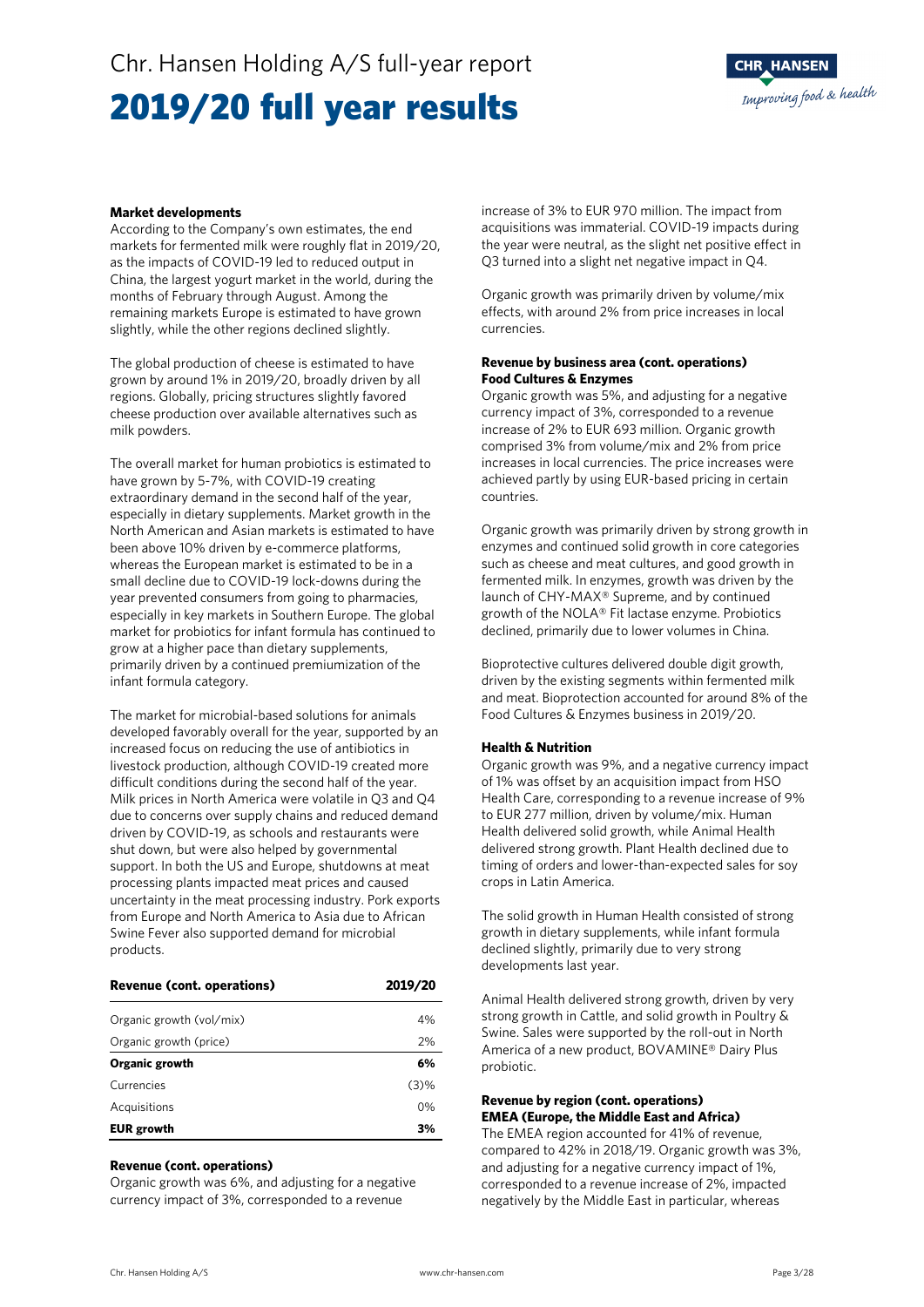### 2019/20 full year results



Europe drove the growth. Organic growth was driven by good growth in Food Cultures & Enzymes while Health & Nutrition declined slightly.

#### **North America**

The North American region accounted for 29% of revenue, similar to 2018/19. Organic growth was 4%, and adjusting for a positive currency impact of 3%, corresponded to a revenue increase of 7%. Organic growth was driven by strong growth in Health & Nutrition driven by strong growth in both Animal Health, due to Cattle and BOVAMINE® Dairy, and Human Health due to extraordinary demand driven by COVID-19. Food Cultures & Enzymes was flat, as growth in fermented milk was offset by a slight decline in cheese.

#### **APAC (Asia-Pacific)**

The APAC region accounted for 17% of revenue, similar to 2018/19. Organic growth was 6%, and adjusting for a negative currency impact of 1%, corresponded to a revenue increase of 5%. Organic growth was driven by very strong growth in Health & Nutrition, while Food Cultures & Enzymes declined as solid growth in fermented milk was more than offset by a decline in probiotics in China.

#### **LATAM (Latin America)**

The LATAM region accounted for 12% of revenue, similar to 2018/19. Organic growth was 24%, and adjusting for a negative currency impact of 21%, corresponded to a revenue increase of 3%. Organic growth was driven by very strong growth in Food Cultures & Enzymes, especially by the successful launch of CHY-MAX® Supreme and supported by EUR pricing, and solid growth in Health & Nutrition.

#### **Gross profit (cont. operations)**

Gross profit was EUR 584 million, up 1% on 2018/19. The gross margin decreased by 1.3%-points to 60.2%, as increased freight costs due to COVID-19, an unfavorable product mix and a slight negative currency impact were only partially offset by scalability benefits in production.

#### **Operating expenses (% of revenue, cont. operations)**

Operating expenses totaled EUR 257 million (26.5%), compared to EUR 262 million (28.0%) in 2018/19.

| EUR million                          | YTD<br>2019/20 | YTD<br>2018/19 |
|--------------------------------------|----------------|----------------|
| R&D expenses (P&L)                   | 76.2           | 70.7           |
| - Amortization                       | 6.9            | 6.7            |
| - Impairment                         | 3.1            | 0.3            |
| + Capitalization                     | 11.8           | 12.0           |
| <b>R&amp;D expenditures incurred</b> | 78.0           | 75.7           |

Total R&D expenditures incurred amounted to EUR 78 million (8.0%), compared to EUR 76 million (8.1%) in 2018/19. The increase in cost was primarily driven by

increased activities in Food Cultures & Enzymes and Plant Health.

Sales & marketing expenses amounted to EUR 135 million (13.9%), compared to EUR 132 million (14.1%) in 2018/19. Increased investments in strategic priorities in Food Cultures & Enzymes and Health & Nutrition were partly offset by lower travel expenses due to COVID-19 travel restrictions.

Administrative expenses amounted to EUR 53 million (5.5%), compared to EUR 61 million (6.5%) in 2018/19, the lower expense was driven by cost management initiatives and lower travel activity due to COVID-19.

Net other operating income/expenses was an income of EUR 8 million, compared to EUR 1 million in 2018/19. The increase was of a one-off nature and driven by the singleline consolidation of UAS Laboratories and a favorable ruling in a VAT dispute case in Brazil.

#### **Operating profit (EBIT) before special items (cont. operations)**

EBIT before special items amounted to EUR 327 million, compared to EUR 315 million in 2018/19, an increase of 4%. The EBIT margin before special items was 33.7%, up from 33.6% in 2018/19.

In Food Cultures & Enzymes, EBIT amounted to EUR 238 million, compared to EUR 234 million in 2018/19. The EBIT margin was 34.3%, on par with 2018/19. In Health & Nutrition, EBIT amounted to EUR 89 million, compared to EUR 80 million in 2018/19. The EBIT margin was 32.2%, up 0.7%-point on 2018/19.

#### **Special items (cont. operations)**

Special items were an expense of EUR 14 million compared to an expense of EUR 2 million in 2018/19. The increase in expenses was driven by strategic activities such as the acquisitions of HSO Health Care, UAS Laboratories and Jennewein.

#### **Operating profit (EBIT, cont. operations)**

EBIT amounted to EUR 313 million, compared to EUR 312 million in 2018/19. The EBIT margin was 32.3%, compared to 33.3% in 2018/19.

#### **Net financials, share of JV and tax (cont. operations)**

Net financial expenses amounted to EUR 14 million, compared to EUR 16 million in 2018/19. The net interest expenses were EUR 13 million, up from EUR 9 million in 2018/19. The interest expense from the implementation of IFRS 16 Leases was EUR 3 million.

The net impact from exchange rate adjustments was a negative EUR 1 million, compared to a negative EUR 2 million in 2018/19.

The Bacthera JV produced a EUR 4 million loss to Chr. Hansen. The JV was launched in September 2019, so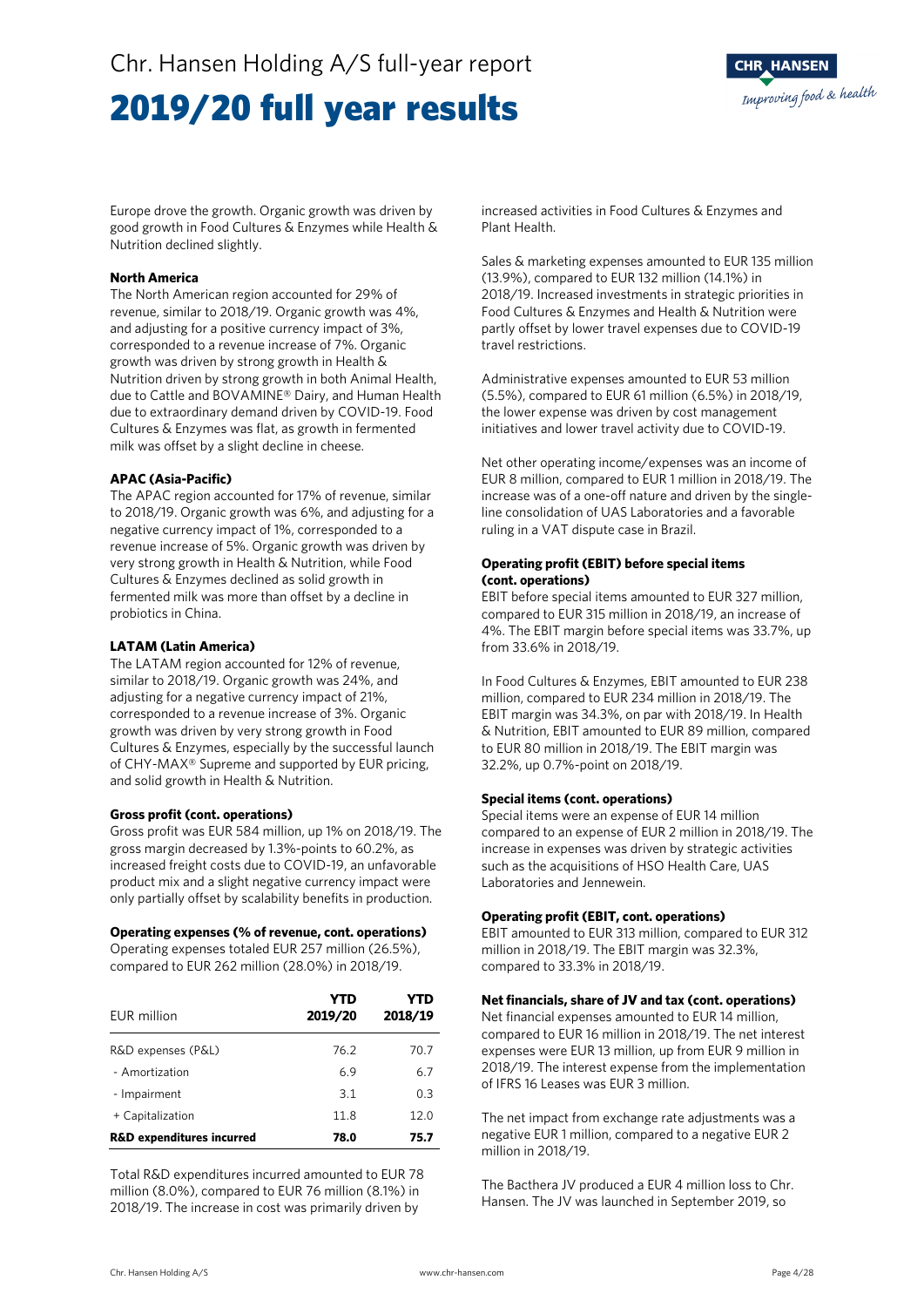### Chr. Hansen Holding A/S full-year report

### 2019/20 full year results



there is no comparison from last year. Several customer contracts for early-stage feasibility studies were signed during the year.

Income taxes amounted to EUR 64 million, equivalent to an effective tax rate of 22.9%, compared to EUR 67 million and 23.0%, respectively, in 2018/19.

#### **Profit for the year from continuing operations**

Profit from continuing operations for the year increased by 1% to EUR 232 million from EUR 229 million in 2018/19.

#### **Profit from discontinued operations**

Profit from the divested business of Natural Colors amounted to EUR 13 million, compared to EUR 21 million in 2018/19. The lower amount compared to last year was primarily due to special item costs related to the divestment of the business.

#### **Profit for the year**

Profit for the year decreased by 2% to EUR 245 million compared to EUR 250 million in 2018/19.

#### **Assets (Group)**

At August 31, 2020, total assets amounted to EUR 2,854 million (of which EUR 202 million was classified as held for sale), compared to EUR 2,058 million a year earlier. The increase was mainly due to the acquisitions of HSO Health Care and UAS Laboratories, and investments in the microbial production platform.

Total non-current assets amounted to EUR 2,351 million (of which continuing operations amounted to EUR 2,247 million), compared to EUR 1,584 million at August 31, 2019. Goodwill and intangible assets increased by EUR 590 million, while property, plant and equipment increased by EUR 163 million.

Total current assets amounted to EUR 503 million (of which continuing operations amounted to EUR 405 million), compared to EUR 474 million at August 31, 2019. Inventories increased by EUR 21 million, or 13%, and receivables decreased by EUR 16 million, or 8%. Cash increased by EUR 9 million to EUR 96 million.

See more information in note 2.1 in the Annual Report.

#### **Net working capital (Group)**

Net working capital was EUR 208 million (of which EUR 166 million, or 17.1% of revenue were related to continuing operations), compared to EUR 221 million (of which EUR 172 million, or 18.3% of revenue were related to continuing operations), in 2018/19. The improvement was primarily driven by higher trade payables and lower trade receivables and partly offset by higher inventories.

#### **Equity (Group)**

Total equity amounted to EUR 893 million at August 31, 2020, compared to EUR 797 million a year earlier. An

ordinary dividend for the financial year 2018/19 totaling EUR 124 million was paid in December 2019 (incl. dividend retained due to Treasury shares). No extraordinary dividend was paid out in 2019/20.

#### **Net debt (Group)**

Net interest-bearing debt amounted to EUR 1,345 million, or 3.1x EBITDA, compared to EUR 734 million, or 1.8x EBITDA, at August 31, 2019. The increase was driven by the acquisitions of HSO Health Care and UAS Laboratories.

#### **Return on invested capital (ROIC, Group)**

The return on invested capital excluding goodwill was 32.2%, compared to 37.3% in 2018/19. The decrease was driven by the acquisitions of HSO Health Care and UAS Laboratories, which accounted for around 3% points of the decline, and investments in the microbial platform. Around 1%-point of the decline in ROIC was due to the implementation of IFRS 16. Invested capital excluding goodwill increased to EUR 1,239 million, compared to EUR 973 million at August 31, 2019.

See more information in note 2.1 in the Annual Report.

The return on invested capital including goodwill was 16.8%, compared to 20.3% in 2018/19. Invested capital including goodwill increased to EUR 2,488 million, compared to EUR 1,745 million at August 31, 2019.

#### **Cash flow (Group)**

Cash flow from operating activities was EUR 365 million (of which EUR 330 million was from continuing operations), compared to EUR 299 million in 2018/19 (of which EUR 268 million was from continuing business). The increase was driven by a positive development in working capital, especially with trade receivables and temporary governmental liquidity supporting initiatives against COVID-19.

Cash flow used for operational investing activities was EUR 140 million (of which EUR 119 million was from continuing operations, or 12.2% of revenue), compared to EUR 139 million (excluding the inflow from the saleand-lease-back of the Company's main site in Hørsholm, and of which EUR 118 million was from continuing operations, or 12.6% of revenue), in 2018/19. COVID-19 delayed several Capex projects during the second half of the year which led to lower spending than expected at the start of the year.

Free cash flow before acquisitions, and special items was EUR 245 million (of which EUR 225 million was from continuing operations), compared to EUR 162 million in 2018/19 (excluding the inflow from the sale-and-leaseback of the Company's main site in Hørsholm, and of which EUR 153 million was from continuing operations).

Investments in associates was EUR 6 million and represented the investment in the Bacthera JV.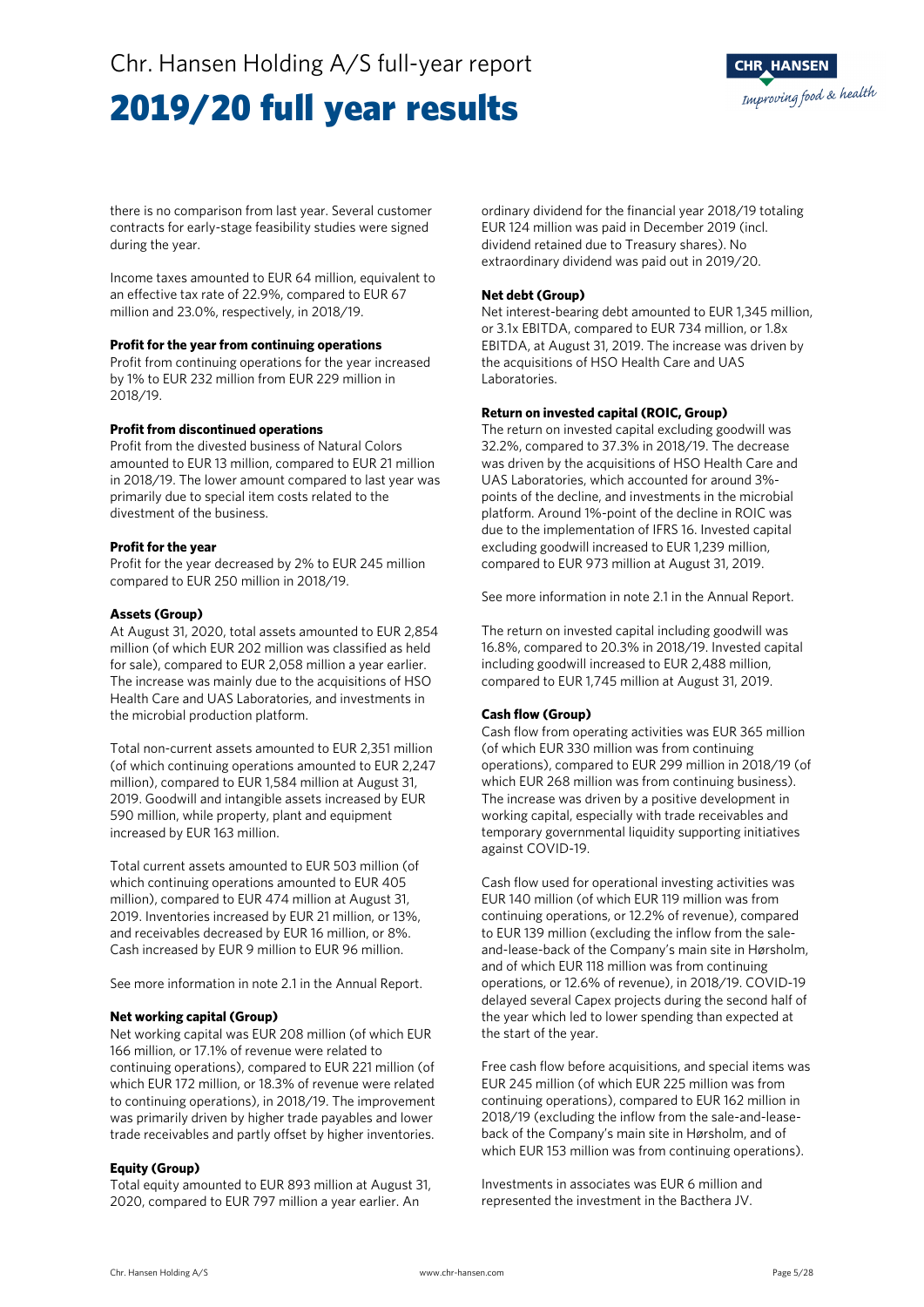# Q4 2019/20 results

#### **Revenue (cont. operations)**

Organic growth was 9%, and adjusting for a negative currency impact of 6% and an acquisition impact of less than 1%, corresponded to a revenue increase of 3% to EUR 254 million. Organic growth comprised 5% from volume/mix effects and a 4% positive impact from price increases in local currencies. COVID-19 impacts in were slightly negative.

| Revenue (cont. operations) | Ο4<br>2019/20 |
|----------------------------|---------------|
| Organic growth (vol/mix)   | 5%            |
| Organic growth (price)     | 4%            |
| Organic growth             | 9%            |
| Acquisitions               | < 1%          |
| Currencies                 | (6%)          |
| <b>EUR</b> growth          | 3%            |

#### **Revenue by business area (cont. operations) Food Cultures & Enzymes**

Organic growth was 5%, and adjusting for a negative currency impact of 7%, corresponded to a revenue decline of 2% to EUR 173 million. Organic growth was driven by price increases, achieved partly by using EURbased pricing in certain countries.

Organic growth was primarily driven by strong growth in enzymes and meat, solid growth in cheese while probiotics declined and fermented milk was flat. Bioprotection delivered organic growth of approximately 10%. COVID-19 impacts were a net negative in the quarter, as customer inventory built up in Q3 continued to reduce slowly. In China, yogurt production by customers remained below normal due to temporary shut-downs of capacity. In the Middle East and India challenging trading conditions also impacted growth negatively.

#### **Health & Nutrition**

Organic growth was 18%, and a negative currency impact of 6% was partly offset by an acquisition impact of app. 2% from HSO Health Care, corresponding to a revenue increase of 15% to EUR 81 million, driven by volume/mix.

Human Health delivered very strong growth, primarily driven by customer wins in dietary supplements, while infant formula declined, mainly due to destocking of COVID-19 inventories and a high comparable from last year.

Animal Health also delivered good growth in both Cattle and Poultry & Swine, in spite of negative impacts from COVID-19. Plant Health delivered very strong growth as expected, driven by strong developments in sales in Latin America.

#### **Revenue by region (cont. operations) EMEA (Europe, Middle East and Africa)**

Organic growth was 3%, and adjusting for a negative currency impact of 2% corresponded to a revenue increase of 1%. Food Cultures & Enzymes delivered good growth while Health & Nutrition delivered solid growth. The Middle East remained to be in decline driven by difficult economic conditions and the overall COVID-19 impacts were negative in Q4 as customer inventory reductions that started towards the end of Q3 continued.

#### **North America**

Organic growth was 1%, and adjusting for a negative currency impact of 2%, corresponded to a revenue decrease of 1%. Food Cultures & Enzymes and Health & Nutrition both delivered slight growth. COVID-19 impacts in Q4 were negative overall.

#### **APAC (Asia-Pacific)**

Organic growth was 10%, and adjusting for a negative currency impact of 2%, corresponded to a revenue increase of 8%. Organic growth was driven by very strong growth in Health & Nutrition, driven by strong consumer demand for Human Health products, while Food Cultures & Enzymes declined. COVID-19 impacts were a negative for Food Cultures & Enzymes in Q4 as inventory reductions from Q3 continued and the production of yogurt was lower in China compared to last year.

#### **LATAM (Latin America)**

Organic growth was 47%, and adjusting for a negative currency impact of 36%, corresponded to a revenue increase of 11%. Organic growth was driven by very strong growth in Food Cultures & Enzymes and Health & Nutrition, driven by the very strong development in Plant Health, as expected.

#### **Gross profit (cont. operations)**

Gross profit was EUR 157 million, unchanged from Q4 2018/19. The gross margin decreased by 1.5%-point to 61.6%, as increased freight costs from COVID-19, an unfavorable product mix and negative currency impacts were only partially offset by scalability benefits in production.

#### **Operating expenses (% of revenue, cont. operations)**

Operating expenses totaled EUR 59 million (23.2%), compared to EUR 63 million (25.2%) in Q4 2018/19 reflecting cost management initiatives and lower travel expenses due to COVID-19 travel restrictions.

#### **Operating profit (EBIT) before special items (cont. operations)**

EBIT before special items amounted to EUR 98 million, compared to EUR 94 million in Q4 2018/19, an increase of 4%. The EBIT margin before special items was 38.4%, up from 37.9% in Q4 2018/19.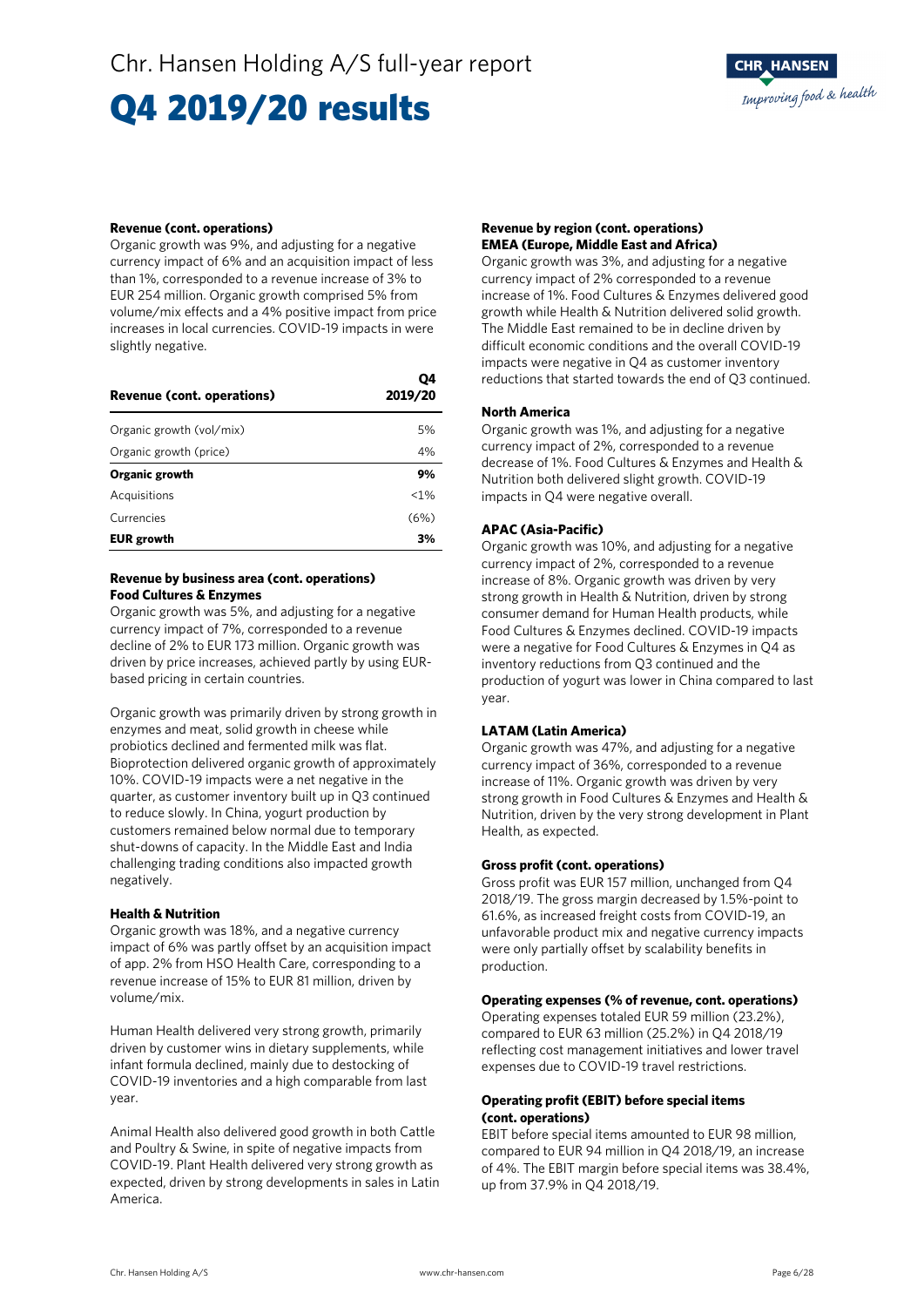# Q4 2019/20 results



In Food Cultures & Enzymes, EBIT amounted to EUR 67 million, compared to EUR 68 million in Q4 2018/19. The EBIT margin was 38.4%, up 0.4%-point on Q4 2018/19. Reduced travel expenses and a positive one-off from a VAT dispute in Brazil contributed positively and a negative currency impact partly offset the improvement.

In Health & Nutrition, EBIT amounted to EUR 31 million, compared to EUR 26 million in Q4 2018/19. The EBIT margin was 38.3%, up 0.9%-point on Q4 2018/19. The increase was driven by the single-line consolidation of UAS Laboratories, cost management initiatives and savings from COVID-19-related travel restrictions, partly offset by an impairment loss and a negative currency impact.

#### **Special items (cont. operations)**

Special items were an expense of EUR 9 million, compared to EUR 1 million in Q4 2018/19. The increase in expenses was driven by strategic activities such as the acquisitions of HSO Health Care, UAS Laboratories and Jennewein.

#### **Operating profit (EBIT, cont. operations)**

EBIT from continued operations increased by 4% to EUR 98 million, compared to EUR 93 million in Q4 2018/19. The EBIT margin was 38.4%, compared to 37.9% in Q4 2018/19.

#### **Net financials, share of JV and tax (cont. operations)**

Net financial expenses amounted to EUR 4 million, on par with Q4 2018/19.

The Bacthera JV produced a EUR 4 million loss to Chr. Hansen. The JV was launched in September 2019, so there is no comparison from last year.

Income taxes were EUR 16 million, compared to EUR 20 million in Q4 2018/19.

#### **Profit for the period from continuing operations**

Profit for the period decreased by 2% to EUR 68 million, compared to EUR 69 million in Q4 2018/19. The decrease was driven by the special items.

#### **Profit from discontinued operations**

The divested business of Natural Colors generated a loss of EUR 1 million, compared to a profit of EUR 6 million in 2018/19. The lower amount compared to last year was primarily due to special item costs related to the divestment of the business.

#### **Profit for the period**

Profit for the period decreased by 11% to EUR 66 million from EUR 75 million in Q4 2018/19, primarily driven by the special items.

#### **Cash flow (Group)**

Cash flow from operating activities was EUR 142 million (of which EUR 124 million was from continuing operations), compared to EUR 147 million (of which EUR 119 million was from continuing operations) in Q4 2018/19.

Cash flow used for operational investing activities was EUR 60 million (of which EUR 51 million, or 20.2% of revenue, was from continued operations) compared to EUR 43 million (excluding the inflow from the sale-andlease-back of the Company's main site in Hørsholm, and of which EUR 38 million was from continuing operations, or 15.1% of revenue), in Q4 2018/19. The increase was primarily driven by investments in the microbial platform.

Free cash flow before special items and acquisitions was EUR 97 million (of which EUR 81 million was from continuing operations), compared to EUR 105 million in Q4 2018/19 (excluding the inflow from the sale-andlease-back of the Company's main site in Hørsholm, and of which EUR 82 million was from continuing operations).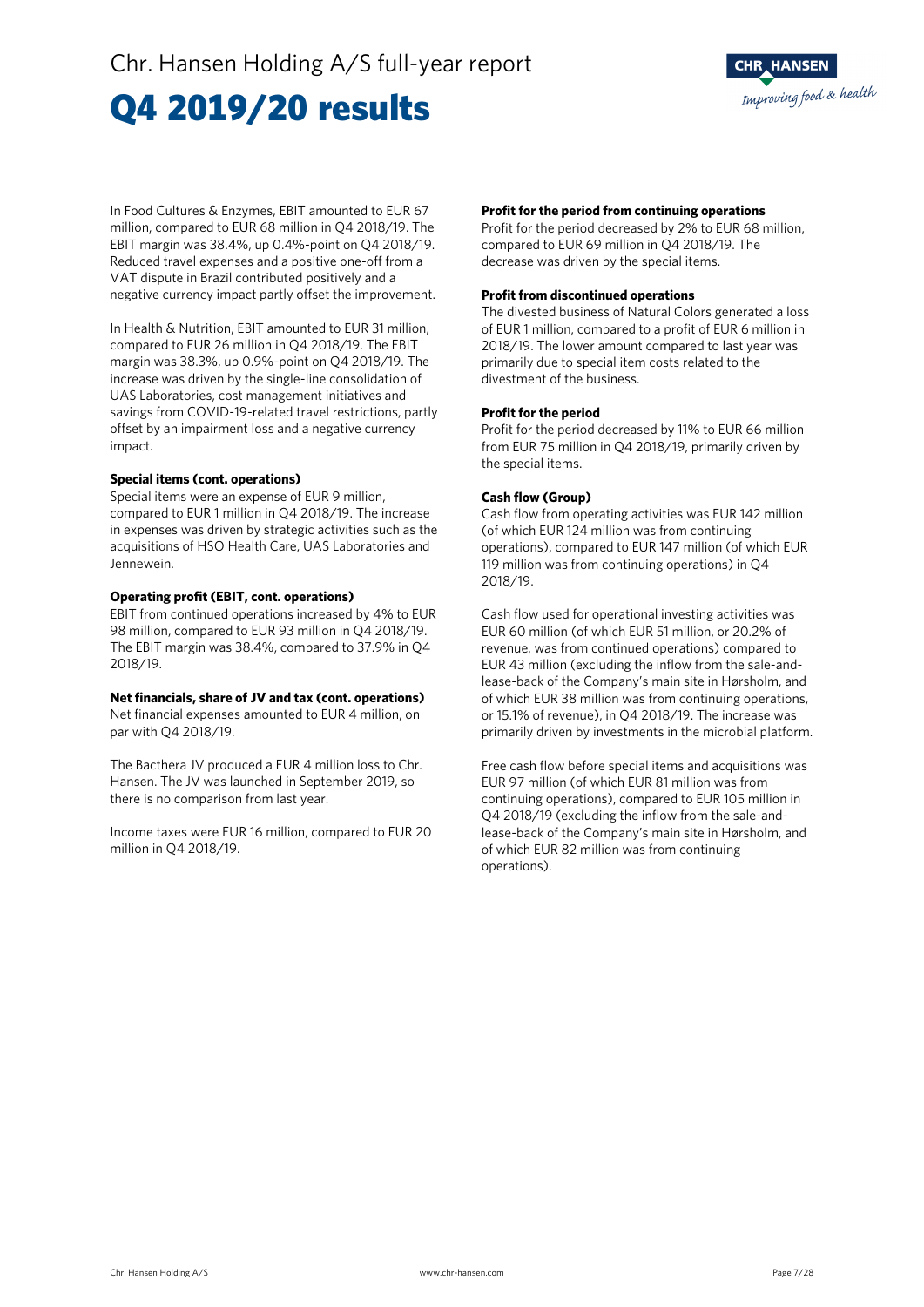Chr. Hansen Holding A/S full-year report

## Outlook for 2020/21



#### **Assumptions**

The outlook is based on constant currencies and assumes no further acquisitions. The outlook is also based on the current political and economic environment. The depth and duration of a global recession, or other negative macroeconomic events, triggered by COVID-19 may affect demand negatively in the medium term, especially in emerging markets, and a combination of quarantine measures and recession may change consumption patterns between eating out, onthe-go and in-home. The various quarantine measures and travel restrictions already imposed around the world make it more difficult to visit customers to advance projects with new innovative solutions, a very important growth driver for Chr. Hansen, and this will slow the progress of the commercial project pipeline in the medium term. The impacts of COVID-19 are continuously being monitored and evaluated for their short- and medium-term effects. Any deterioration in the political and economic climate might impact the outlook negatively. This includes, but is not limited to, the economic climate in several emerging markets, such as China, Turkey, Brazil and Argentina; the overall situation in the Middle East, including any potential sanctions; a deterioration in global trading conditions; and a negative Brexit scenario.

#### **Organic revenue growth**

For 2020/21, organic revenue growth is expected to be 5-8%, with the highest contribution from Health & Nutrition. Food Cultures & Enzymes is expected to grow significantly above the relatively low end market growth, and with a positive impact from EUR pricing similar to the reported effect in 2019/20. Growth will be driven by continued momentum in bioprotection and dairy enzymes, as well as fermented plant bases, albeit from a relatively low base. Health & Nutrition is expected to grow faster than the respective underlying markets of probiotics for humans, animals and plants, and will generally be driven by increased demand and increased market penetration of new and recently launched products.

#### **EBIT margin before special items (b.s.i.)**

EBIT margin b.s.i. is expected to be 27-28%. Relative to the EBIT margin of 29.9% delivered in 2019/20, the margin is expected to be impacted negatively by currencies, primarily the USD and CNY, while the portfolio changes – acquisitions of HSO Health Care, UAS Laboratories, and Jennewein, and the divestment of Natural Colors – combined are expected to have a small net negative impact (but accretive to EBITDA margin). Additionally, the Company expects to return to a more normalized travel activity and cost level during 2021, and to continue investments in growth and innovation opportunities.

#### **Free cash flow**

Free cash flow before acquisitions & divestments and special items is expected to be EUR 120-160 million.

Cash flow from operations is expected to be similar to 2019/20 despite a normalization of certain working capital items and higher interest costs. Cash flow used for investing activities is expected to be around EUR 200 million driven by investments into the new HMO business incl. the new factory in Kalundborg (which is expected to be less than EUR 100 million), whereas as the capex-to-sales ratio excluding the HMO investments is expected to be lower than 2019/20.

#### **Financial implications of portfolio changes**

In addition to the guidance parameters outlined above, the acquired businesses (that will have no material impact on organic growth), are estimated to contribute around EUR 130-140 million in revenues, with the highest uncertainty around the timing of ramp-up of the HMO business, and with an estimated EBITDA contribution of around EUR 30 million. In addition, the divestment of Natural Colors is expected to contribute a gain from divested businesses on profit from from discontinued operations for the period of around EUR 650-700 million.

#### **Sensitivity**

Chr. Hansen is a global company serving more than 140 countries through subsidiaries in more than 30 countries.

The most significant currency exposure relates to USD, which accounts for 30-35% of revenue, while exposure to other currencies is more modest. A 5% decrease in the EUR/USD exchange rate would impact revenue measured in EUR negatively by EUR 15-20 million.

Organic revenue growth is sensitive to exchange rate fluctuations in currencies for which Chr. Hansen applies a EUR-based pricing model.

The EBIT margin is also sensitive to exchange rate fluctuations. Production in the US only partly offsets the impact on revenue from changes in the EUR/USD exchange rate. Therefore, the relative EBIT exposure is higher than the revenue exposure. A 5% decrease in the EUR/USD exchange rate would impact EBIT negatively by roughly two thirds of the revenue impact.

The sensitivity to currency developments also applies to the free cash flow.

The use of currency hedging of balance sheet exposures and future cash flows is described in note 4.3 to the Consolidated Financial Statements 2019/20.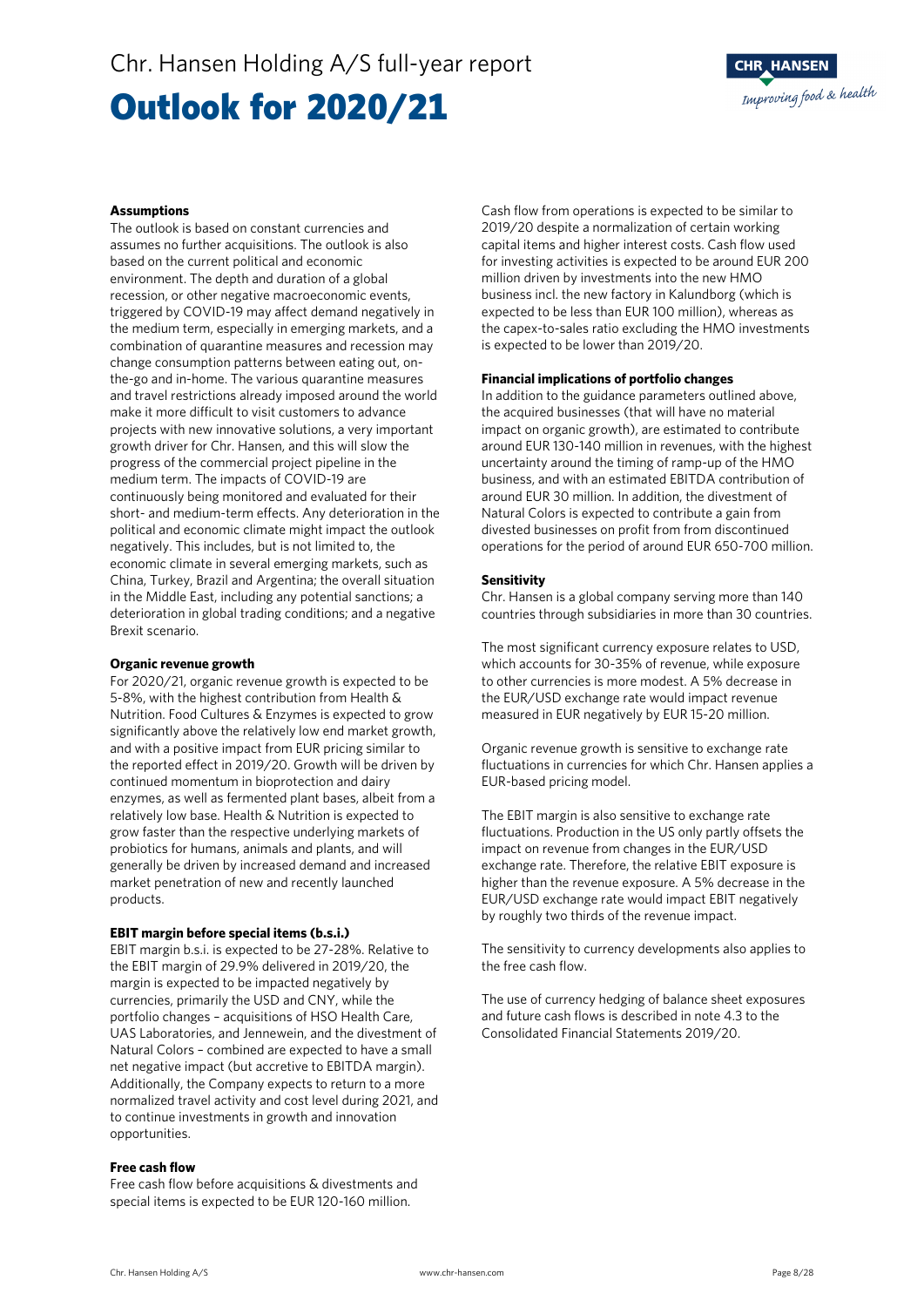### Chr. Hansen Holding A/S full-year report

### Additional information



#### **Long-term incentive program**

Pursuant to the Company's Remuneration Policy, the Board of Directors has approved the annual grant of matching share rights to the Company's Executive Board and other members of the Corporate Leadership Team.

Under the program, the participants are required to acquire a number of existing shares in Chr. Hansen Holding A/S (investment shares) and retain ownership of such shares for a predefined holding period of three (3) years (the holding period). Upon expiration of the holding period and subject to fulfillment of certain predefined performance targets, the participants will be entitled to receive up to seven and a half (7.5) additional shares in Chr. Hansen Holding A/S (matching shares) per investment share against no consideration.

The defined performance targets are related to the development of organic growth, EBIT as well as the Total Shareholder Return defined as the relative return compared to a predefined group of peer companies.

The total number of matching shares which the participants will be eligible to receive based on the grants made is 48,900. The theoretical market value of the grants amounts to EUR 2.7 million based on the likely level of achievement of the performance targets, i.e. 4.64 matching shares per investment share with three (3) years of estimated dividends of 1.5% per year deducted.

#### **Short-term incentive program**

The Board of Directors has approved the annual shortterm incentive program comprising of up to 110,000 restricted share units (RSUs) for around 170 key employees. Receipt of the RSUs is subject to specified KPIs and criteria supporting performance and retention, including financial performance indicators (organic growth, EBIT before special items, and free cash flow before acquisitions and special items). Upon grant, the RSUs will vest after a period of two (2) years after which participants may receive one (1) share in the Company per RSU.

The Board of Directors has authorized a pool of 35,000 RSUs to be applied for retention and/or performancebased incentives to select employees in managerial positions and other key employees. RSUs granted under this pool are subject to two-three years' performance/retention vesting periods. The aggregate theoretical market value of the above grants is EUR 13.0 million, applying the principles described in the Group's annual report in note 5.1.

More information about management and Board of Directors' remuneration can be found in the Remuneration Report 2019/20.

#### **Conference call**

Chr. Hansen will host a conference call on October 8, 2020 at 10:00 am CET. The conference call can be accessed via the Company's website, www.chr-hansen.com.

For further information, please contact:

#### Martin Riise, Head of IR

+45 53 39 22 50

#### Annika Stern, IR Officer

+45 23 99 23 82

#### **FINANCIAL CALENDAR 2020/2021**

November 25, 2020 Annual General Meeting 2020 January 14, 2021 Interim Report Q1 2020/21 April 15, 2021 Interim Report Q2 2020/21 July 8, 2021 Interim Report Q3 2020/21 October 14, 2021 Annual Report 2020/21 November 24, 2021 Annual General Meeting 2021

#### **Company information**

Chr. Hansen Holding A/S Bøge Allé 10-12 2970 Hørsholm Denmark Tel. +45 45 74 74 74 www.chr-hansen.com Company reg. no.: 28318677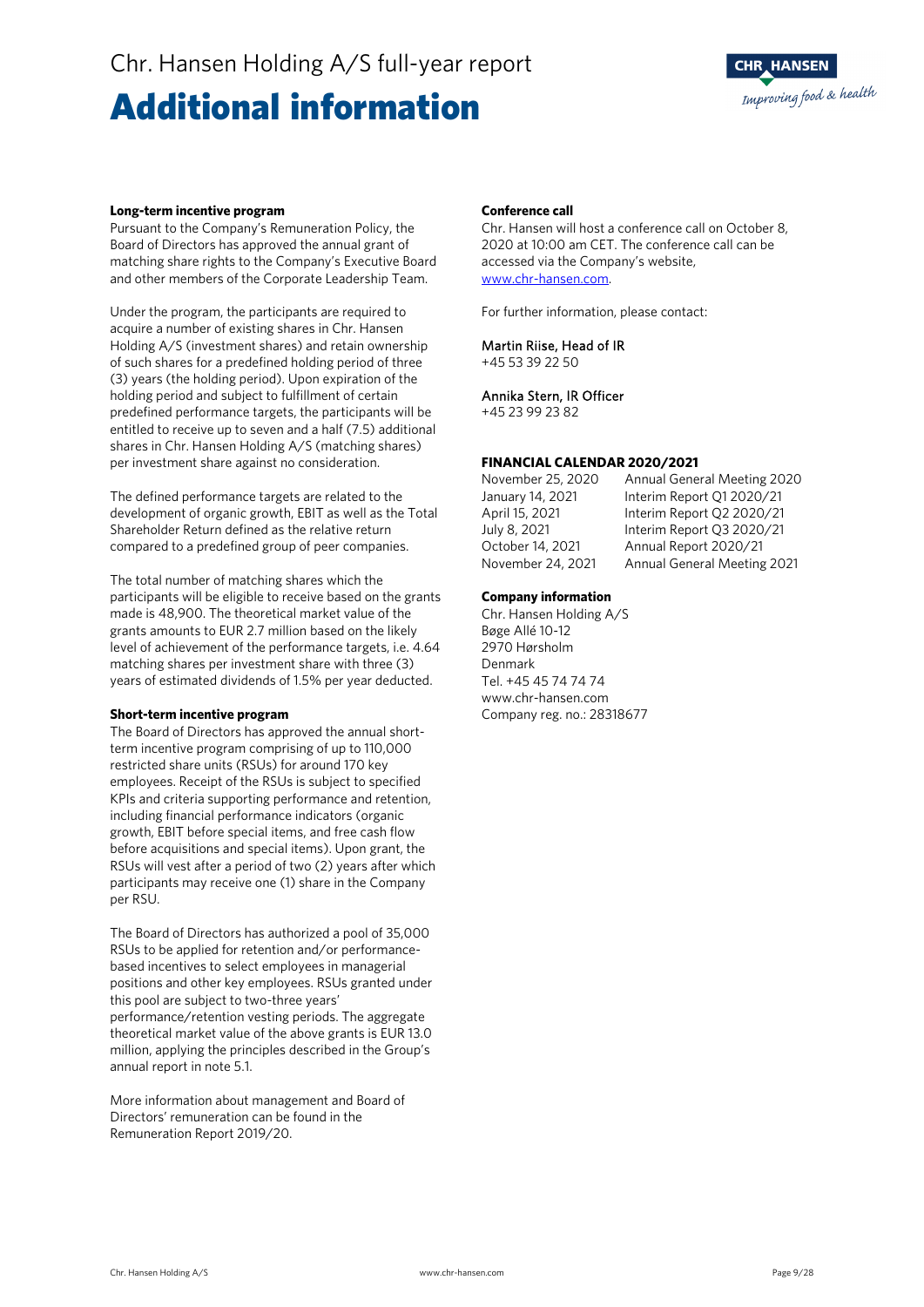#### **Forward-looking statements**

This report contains forward-looking statements that reflect management's current views with respect to certain future events and potential financial performance. Forward-looking statements are other than statements of historical facts. The words "believe," "expect," "anticipate," "intend," "estimate," "outlook," "will," "may," "continue," "should" and similar expressions identify forward-looking statements.

Forward-looking statements include statements regarding: objectives, goals, strategies, outlook and growth prospects; future plans, events or performance and potential for future growth; liquidity, capital resources and capital expenditures; economic outlook and industry trends; developments of the Company's markets; the impact of regulatory initiatives; and the strength of competitors. The forward-looking statements in this report are based upon various assumptions, many of which are based, in turn, upon further assumptions, including without limitation, management's examination of historical operating trends, data contained in records and other data available from third parties.

Although the Company believes that these assumptions were reasonable when made, these assumptions are inherently subject to significant known and unknown risks, uncertainties, contingencies and other important factors which are difficult or impossible to predict and may be beyond our control. Such risks, uncertainties, contingencies and other important factors could cause the actual results of the Company or the industry to differ materially from those results expressed or implied in this report by such forward-looking statements.

The information, opinions and forward-looking statements contained in this report speak only as at the date of this report, and are subject to change without notice. The Company and its respective agents, employees or advisors do not intend to, and expressly disclaim any duty, undertaking or obligation to, make or disseminate any supplement, amendment, update or revision to any of the information, opinions or forward-looking statements contained in this report to reflect any change in events, conditions or circumstances beyond what is required by applicable law or applicable stock exchange rules and regulations.

#### **About Chr. Hansen**

Chr. Hansen is a global, differentiated bioscience company that develops natural ingredient solutions for the food, nutritional, pharmaceutical and agricultural industries. At Chr. Hansen we are uniquely positioned to drive positive change through microbial solutions. We have worked for over 145 years to enable sustainable agriculture, cleaner labels and healthier living for more people around the world. Our microbial and fermentation technology platforms, including our broad and relevant collection of around 40,000 microbial strains, have game-changing potential. Matching customer needs and global trends we continue to unlock the power of good bacteria to respond to global challenges such as food waste, global health and the overuse of antibiotics and pesticides. As the world's most sustainable food ingredients company, we touch the lives of more than 1 billion people every day. Driven by our legacy of innovation and curiosity to pioneer science, our purpose – To grow a better world. Naturally. – is at the heart of everything we do.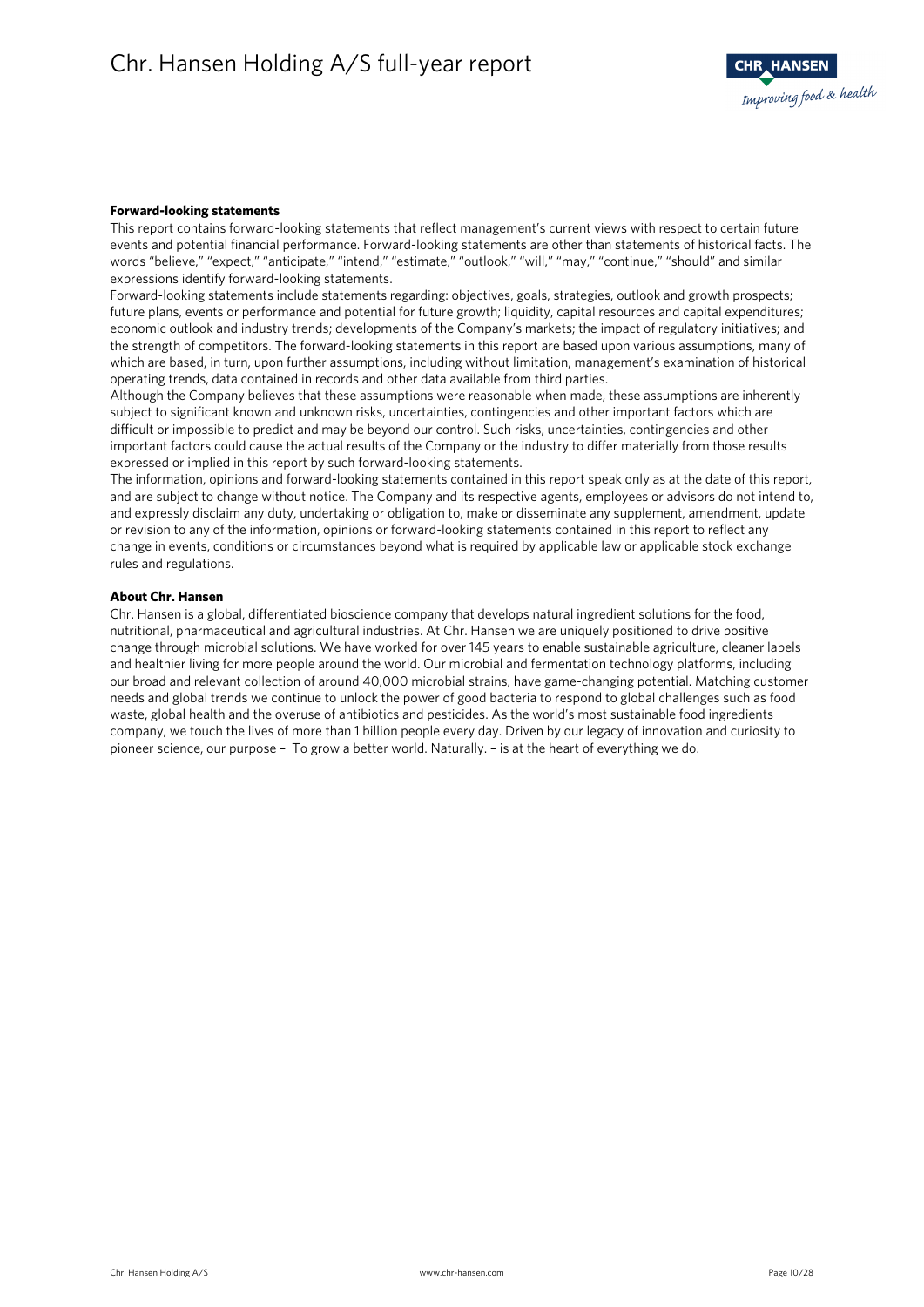

### Statement of the Board of Directors and Executive Board

Today, the Board of Directors and Executive Board considered and approved the audited Consolidated Financial Statements in the Annual Report of Chr. Hansen Holding A/S for the financial year ended August 31, 2020.

The Board of Directors and Executive Board also approved this unaudited Statement of Results containing financial information for Q4 2019/20 and condensed financial information for the financial year ended August 31, 2020.

The Consolidated Financial Statements in the Annual Report have been prepared in accordance with International Financial Reporting Standards as adopted by the EU and further requirements in the Danish Financial Statements Act.

We consider the accounting policies applied to be appropriate and the accounting estimates reasonable, and in our opinion the Consolidated Financial Statements in the Annual Report give a true and fair view of the Group's assets, liabilities and financial position at August 31, 2020 and of the results of the Group's operations and cash flows.

This Statement of Results has been prepared in accordance with the accounting policies applied in the Consolidated Financial Statements for the financial year ended August 31, 2020 and further requirements in the Danish Financial Statements Act, and in our opinion the overall report of this Statement of Results is adequate.

We further consider that Management's Review in the preceding pages includes a true and fair account of the development and performance of the Group, the results for the year and the financial position, together with the description in the Annual Report of the principal risks and uncertainties that the Group faces in accordance with requirements in the Danish Financial Statements Act.

#### Hørsholm, October 8, 2020

#### Executive Board

Mauricio Graber Søren Westh Lonning Thomas Schäfer President and CEO CFO CSO

#### Board of Directors

| Dominique Reiniche<br>Chair | Jesper Brandgaard<br>Vice Chair | Luis Cantarell      | Lisbeth Grubov |
|-----------------------------|---------------------------------|---------------------|----------------|
| Charlotte Hemmingsen        | Heidi Kleinbach-Sauter          | Niels Peder Nielsen | Per Poulsen    |
| Kim Ib Sørensen             | Kristian Villumsen              | Mark Wilson         |                |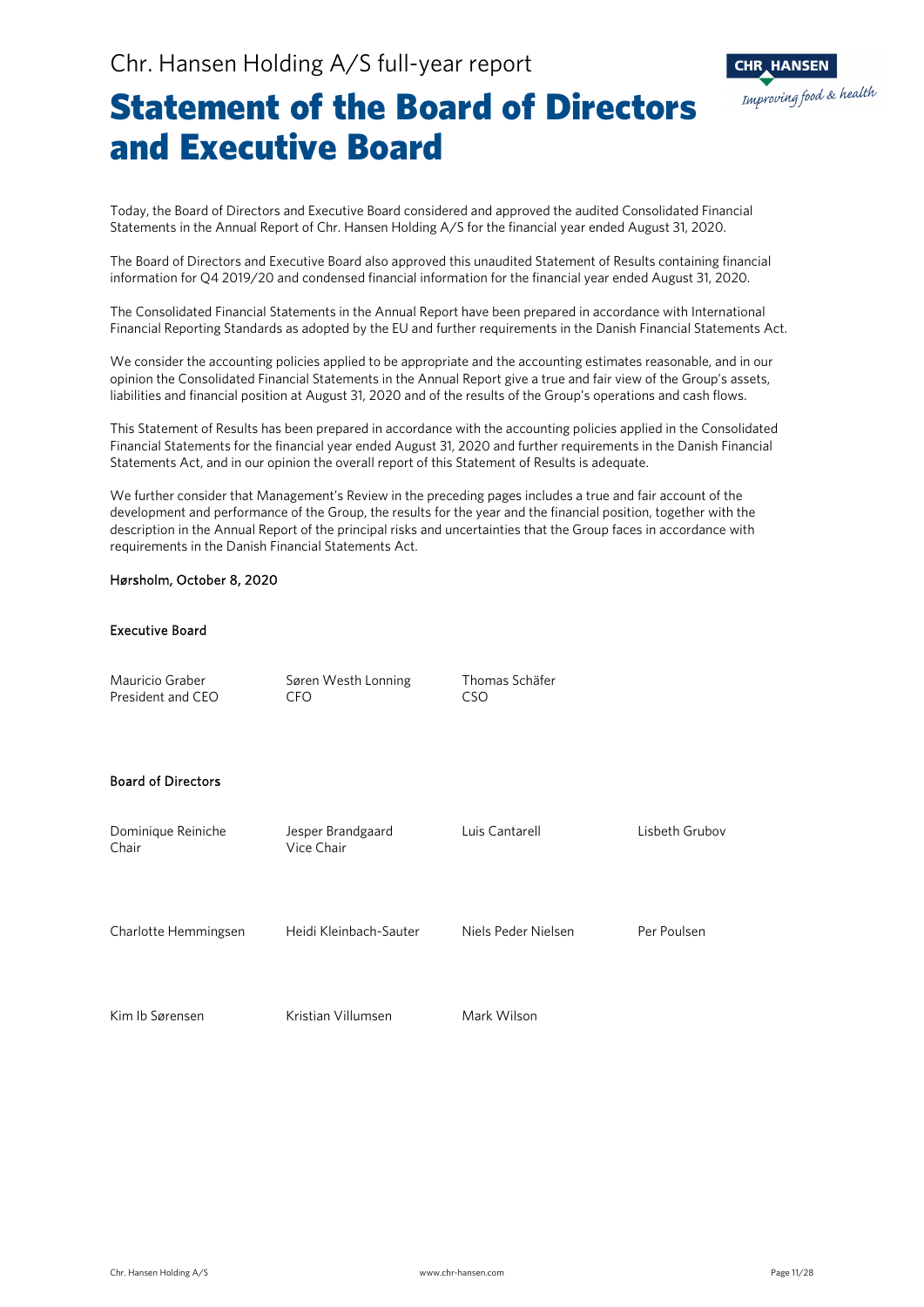### Income statement

| <b>EUR million</b>                                     | Q4<br>2019/20 | Q4<br>2018/19 | <b>YTD</b><br>2019/20 | <b>YTD</b><br>2018/19 |
|--------------------------------------------------------|---------------|---------------|-----------------------|-----------------------|
| Revenue                                                | 254.3         | 249.0         | 970.0                 | 937.4                 |
| Cost of sales                                          | (97.6)        | (91.9)        | (386.0)               | (360.5)               |
| <b>Gross profit</b>                                    | 156.7         | 157.1         | 584.0                 | 576.9                 |
| Research and development expenses                      | (18.4)        | (17.6)        | (76.2)                | (70.7)                |
| Sales and marketing expenses                           | (34.5)        | (33.8)        | (135.1)               | (131.9)               |
| Administrative expenses                                | (12.0)        | (11.6)        | (53.3)                | (60.8)                |
| Other operating income                                 | 5.9           | 0.6           | 7.7                   | 3.7                   |
| Other operating expenses                               |               | (0.4)         | (0.2)                 | (2.5)                 |
| Operating profit before special items                  | 97.7          | 94.3          | 326.9                 | 314.7                 |
| Special items                                          | (8.8)         | (0.9)         | (13.9)                | (2.3)                 |
| <b>Operating profit (EBIT)</b>                         | 88.9          | 93.4          | 313.0                 | 312.4                 |
| Net financial expenses                                 | (4.3)         | (4.3)         | (13.5)                | (16.1)                |
| Share of loss of joint ventures                        | (0.8)         |               | (3.9)                 |                       |
| Profit before tax                                      | 83.8          | 89.1          | 295.6                 | 296.3                 |
| Income taxes                                           | (16.2)        | (20.3)        | (64.0)                | (67.1)                |
| <b>Profit from continuing operations</b>               | 67.6          | 68.8          | 231.6                 | 229.2                 |
| Profit from discontinued operations                    | (1.4)         | 5.8           | 13.4                  | 21.0                  |
| Profit for the period                                  | 66.2          | 74.6          | 245.0                 | 250.2                 |
| <b>Earnings per share, EUR</b>                         |               |               |                       |                       |
| Earnings per share                                     | 0.51          | 0.57          | 1.86                  | 1.90                  |
| Earnings per share, diluted                            | 0.51          | 0.57          | 1.86                  | 1.90                  |
| Earnings per share from continuing operations          | 0.52          | 0.52          | 1.76                  | 1.74                  |
| Earnings per share from continuing operations, diluted | 0.52          | 0.52          | 1.76                  | 1.74                  |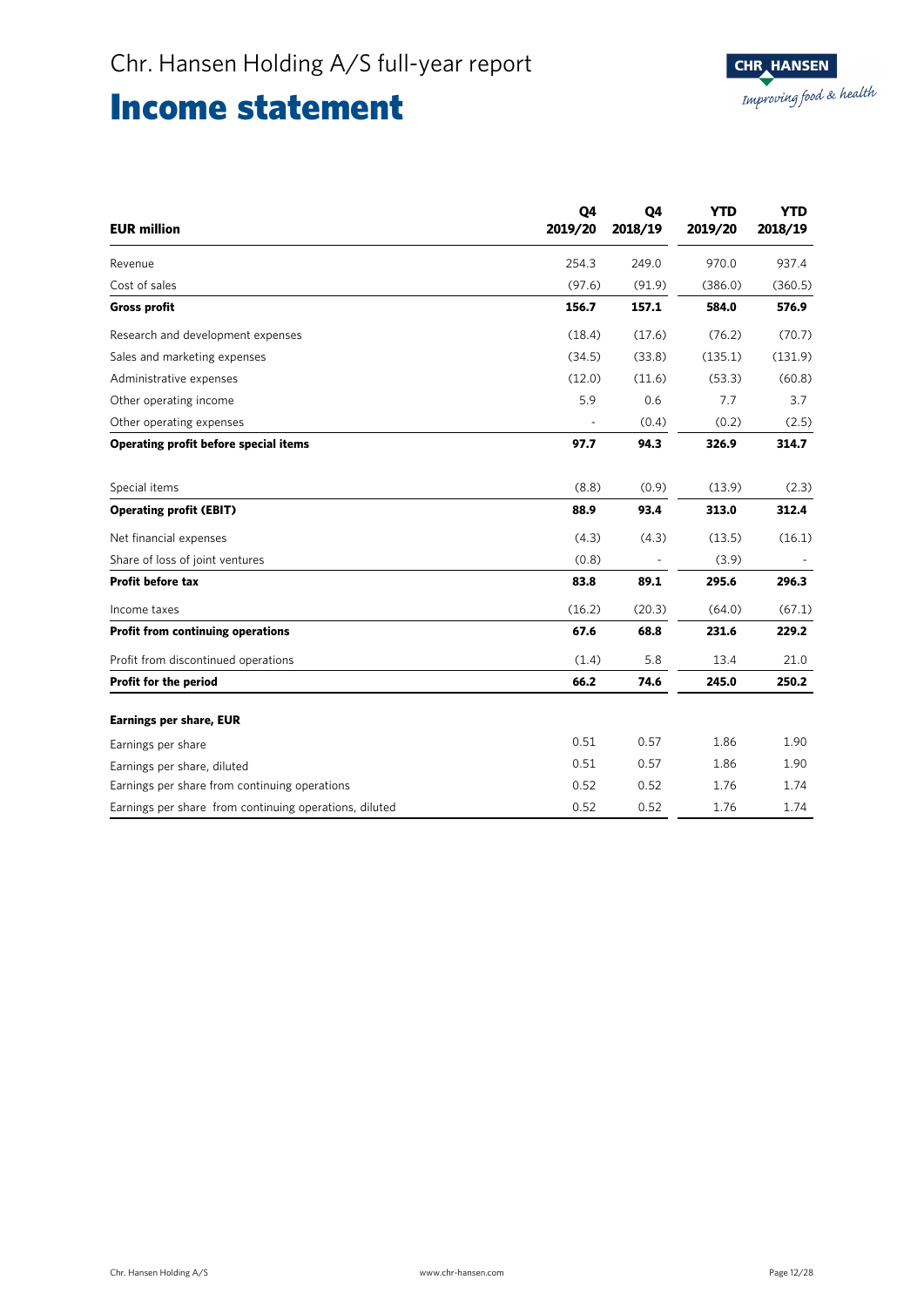# Statement of comprehensive income

| <b>EUR million</b>                                                                                       | 04<br>2019/20 | Q4<br>2018/19 | YTD<br>2019/20 | <b>YTD</b><br>2018/19 |
|----------------------------------------------------------------------------------------------------------|---------------|---------------|----------------|-----------------------|
| Profit for the period                                                                                    | 66.2          | 74.6          | 245.0          | 250.2                 |
| Items that will not be reclassified subsequently to the income statement                                 |               |               |                |                       |
| Remeasurements of defined benefits plans                                                                 | (0.2)         | (0.5)         | (0.2)          | (0.5)                 |
| Items that will be reclassified subsequently to the income statement<br>when specific conditions are met |               |               |                |                       |
| Currency translation of foreign Group companies                                                          | (16.5)        | (0.8)         | (31.0)         | 5.7                   |
| Fair value adjustments on cash flow hedges                                                               | (17.5)        | (1.7)         | (18.0)         | (6.9)                 |
| Gains/losses on cash flow hedges reclassified to financial expenses                                      | (0.7)         |               | (0.7)          |                       |
| Tax related to cash flow hedges                                                                          | 2.4           | 0.3           | 2.7            | 1.4                   |
| Other comprehensive income for the period                                                                | (32.5)        | (2.7)         | (47.2)         | (0.3)                 |
| Total comprehensive income for the period                                                                | 33.7          | 71.9          | 197.8          | 249.9                 |
| Attributable to:                                                                                         |               |               |                |                       |
| Shareholders of Chr. Hansen Holding A/S                                                                  | 33.7          | 71.9          | 197.8          | 249.9                 |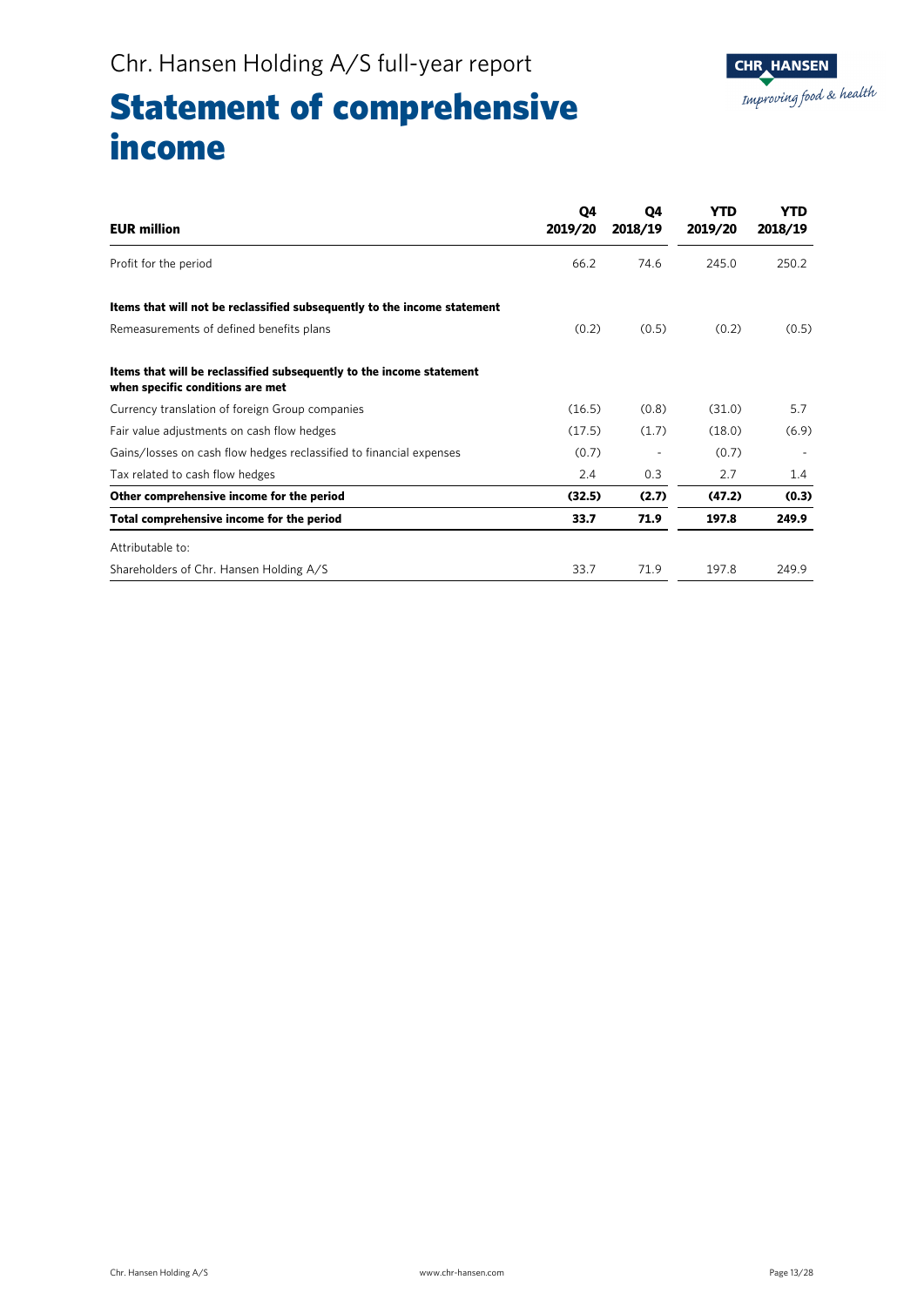## Cash flow statement

| <b>EUR million</b>                                                           | Q4<br>2019/20 | Q4<br>2018/19 | YTD<br>2019/20 | YTD<br>2018/19 |
|------------------------------------------------------------------------------|---------------|---------------|----------------|----------------|
| Operating profit from continuing operations                                  | 88.9          | 93.4          | 313.0          | 312.4          |
| Non-cash adjustments                                                         | 21.8          | 15.8          | 74.7           | 58.2           |
| Change in working capital                                                    | 17.5          | 14.3          | 16.2           | (24.2)         |
| Interest paid                                                                | (4.2)         | (3.0)         | (13.4)         | (10.6)         |
| Taxes paid                                                                   | (0.1)         | (1.7)         | (60.7)         | (67.4)         |
| Cash flow from operating activities - continuing operations                  | 123.9         | 118.8         | 329.8          | 268.4          |
| Cash flow from operating activities - discontinued operations                | 18.2          | 28.0          | 34.8           | 30.2           |
| Cash flow from operating activities                                          | 142.1         | 146.8         | 364.6          | 298.6          |
| Investments in intangible assets                                             | (7.0)         | (6.2)         | (20.5)         | (20.6)         |
| Investments in property, plant and equipment                                 | (44.3)        | (31.5)        | (98.3)         | (97.7)         |
| Sale and lease back proceeds                                                 | ÷,            | 67.6          |                | 67.6           |
| Sale of property, plant and equipment                                        |               | 0.2           |                | 0.2            |
| Cash flow from operational investing activities -<br>continuing operations   | (51.3)        | 30.1          | (118.8)        | (50.5)         |
| Cash flow from operational investing activities -<br>discontinued operations | (8.2)         | (5.2)         | (20.9)         | (21.3)         |
| Cash flow from operational investing activities                              | (59.5)        | 24.9          | (139.7)        | (71.8)         |
| Acquisition of entities, net of cash acquired                                | (537.8)       |               | (657.2)        | (9.8)          |
| Investments in joint ventures                                                |               |               | (5.5)          |                |
| Loan to joint ventures                                                       |               |               | (5.1)          |                |
| Cash flow from investing activities - continuing operations                  | (589.1)       | 30.1          | (786.6)        | (60.3)         |
| Cash flow from investing activities - discontinued operations                | (8.2)         | (5.2)         | (20.9)         | (21.3)         |
| Cash flow from investing activities                                          | (597.3)       | 24.9          | (807.5)        | (81.6)         |
| Free cash flow                                                               | (455.2)       | 171.7         | (442.9)        | 217.0          |
| <b>Borrowings</b>                                                            | 662.8         | 117.2         | 989.4          | 315.8          |
| Repayment of borrowings                                                      | (180.8)       | (133.5)       | (394.0)        | (277.8)        |
| Purchase of treasury shares, net                                             |               | (3.2)         |                | (5.3)          |
| Dividends paid                                                               |               | (110.1)       | (124.7)        | (224.3)        |
| Cash flow from financing activities - continuing operations                  | 482.0         | (129.6)       | 470.7          | (191.6)        |
| Cash flow from financing activities - discontinued operations                | (10.0)        | (22.8)        | (13.9)         | (8.9)          |
| <b>Cash flow from financing activities</b>                                   | 472.0         | (152.4)       | 456.8          | (200.5)        |
| Net cash flow for the period                                                 | 16.8          | 19.3          | 13.9           | 16.5           |
| Cash and cash equivalents, beginning of period                               | 81.9          | 68.3          | 87.4           | 69.1           |
| Unrealized exchange gains/(losses) included in cash and cash equivalents     | (2.5)         | (0.2)         | (5.1)          | 1.8            |
| Net cash flow for the period                                                 | 16.8          | 19.3          | 13.9           | 16.5           |
| Cash and cash equivalents, end of period                                     | 96.2          | 87.4          | 96.2           | 87.4           |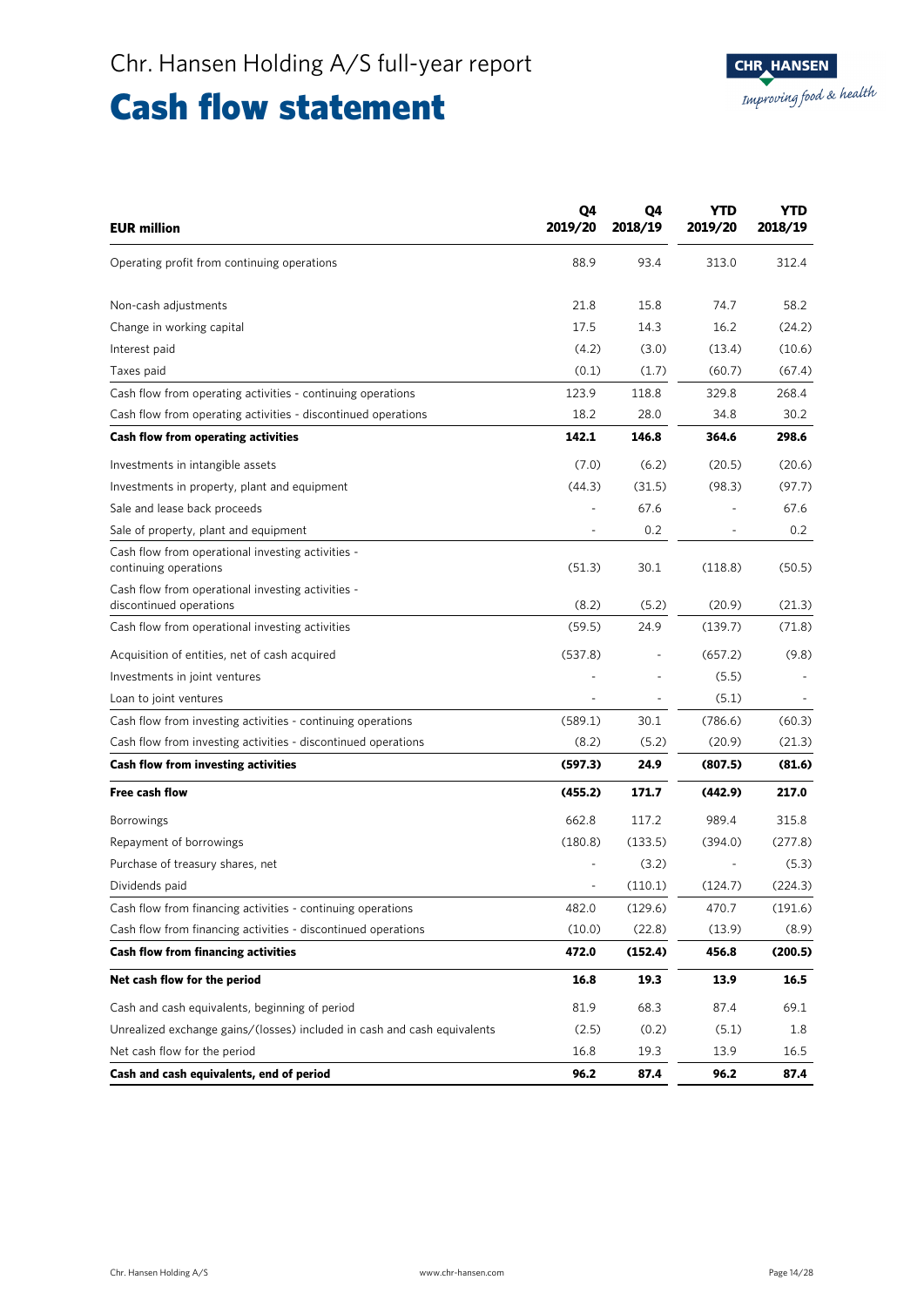# Balance sheet

| <b>EUR million</b>                 | 2020    | 2019    |
|------------------------------------|---------|---------|
| <b>ASSETS</b>                      |         |         |
| <b>Non-current assets</b>          |         |         |
| Goodwill                           | 1,249.1 | 772.9   |
| Other intangible assets            | 321.7   | 225.5   |
| Property, plant and equipment      | 654.8   | 577.8   |
| Investments in joint ventures      | 8.8     |         |
| Receivables from joint ventures    | 5.1     |         |
| Deferred tax                       | 7.0     | 7.6     |
| <b>Total non-current assets</b>    | 2,246.5 | 1,583.8 |
| <b>Current assets</b>              |         |         |
| Inventories                        | 122.3   | 160.0   |
| Trade receivables                  | 145.1   | 192.7   |
| Tax receivables                    | 4.1     | 3.8     |
| Other receivables                  | 24.6    | 19.1    |
| Prepayments                        | 12.4    | 11.0    |
| Cash and cash equivalents          | 96.2    | 87.4    |
| <b>Total current assets</b>        | 404.7   | 474.0   |
| Assets classified as held for sale | 202.4   |         |
| <b>Total assets</b>                | 2,853.6 | 2,057.8 |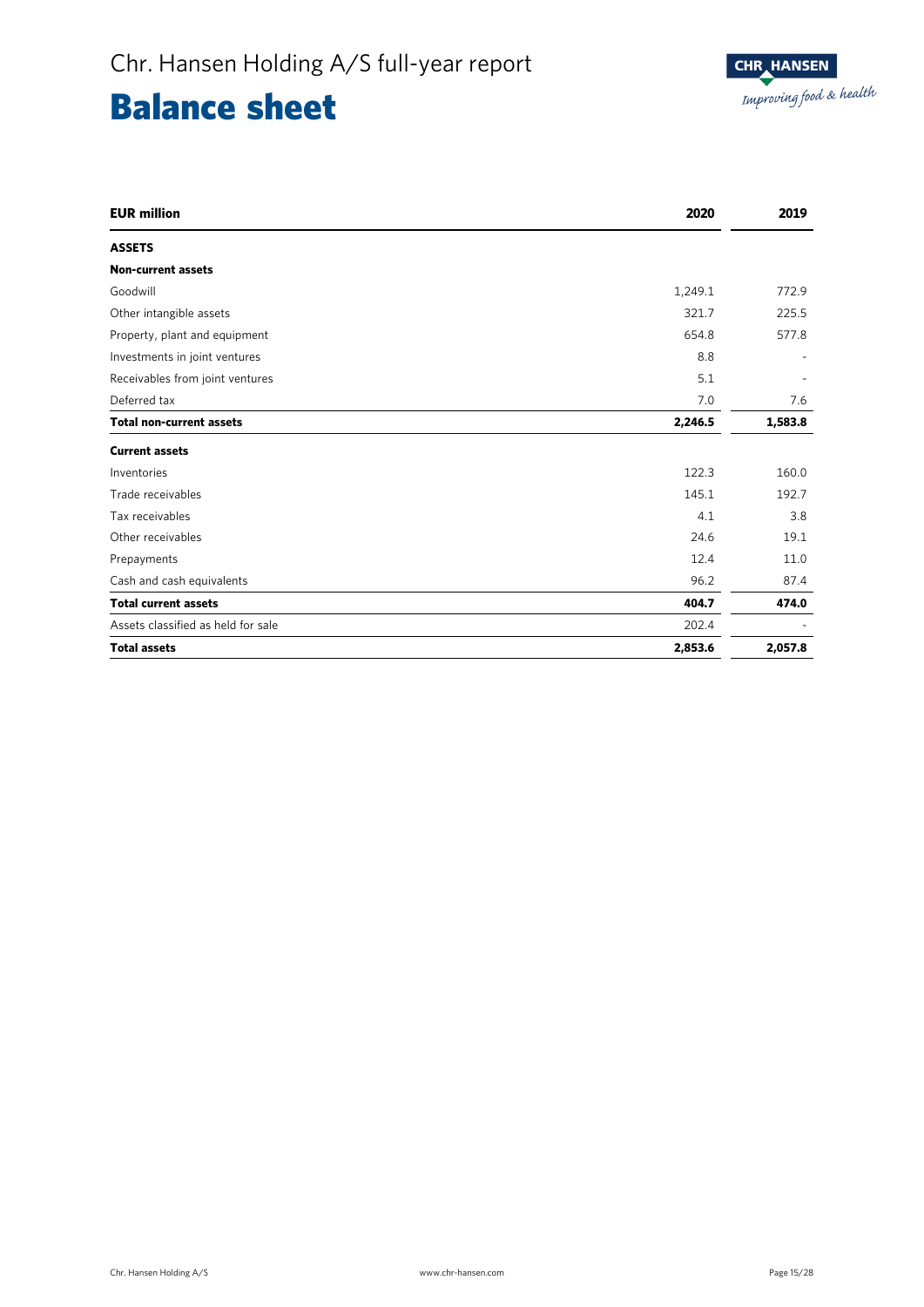# Balance sheet

| <b>EUR million</b>                                         | 2020    | 2019    |
|------------------------------------------------------------|---------|---------|
| <b>EQUITY AND LIABILITIES</b>                              |         |         |
| <b>Equity</b>                                              |         |         |
| Share capital                                              | 177.1   | 176.8   |
| Reserves                                                   | 715.9   | 620.4   |
| <b>Total equity</b>                                        | 893.0   | 797.2   |
| <b>Non-current liabilities</b>                             |         |         |
| Employee benefit obligations                               | 6.6     | 7.8     |
| Deferred tax                                               | 133.3   | 91.2    |
| Provisions                                                 | 3.5     | 3.8     |
| Borrowings                                                 | 736.7   | 723.5   |
| Tax payables                                               | 12.0    | 15.6    |
| Deferred gain sale and lease back                          | 43.4    | 49.6    |
| Other payables                                             | 7.8     | 8.3     |
| <b>Total non-current liabilities</b>                       | 943.3   | 899.8   |
| <b>Current liabilities</b>                                 |         |         |
| Borrowings                                                 | 685.2   | 98.3    |
| Trade payables                                             | 101.2   | 132.1   |
| Tax payables                                               | 29.0    | 40.7    |
| Deferred gain sale and lease back                          | 1.8     | 1.8     |
| Other payables                                             | 99.7    | 87.9    |
| <b>Total current liabilities</b>                           | 916.9   | 360.8   |
| <b>Total liabilities</b>                                   | 1,860.2 | 1,260.6 |
| Liabilities relating to assets classified as held for sale | 100.4   |         |
| <b>Total equity and liabilities</b>                        | 2,853.6 | 2,057.8 |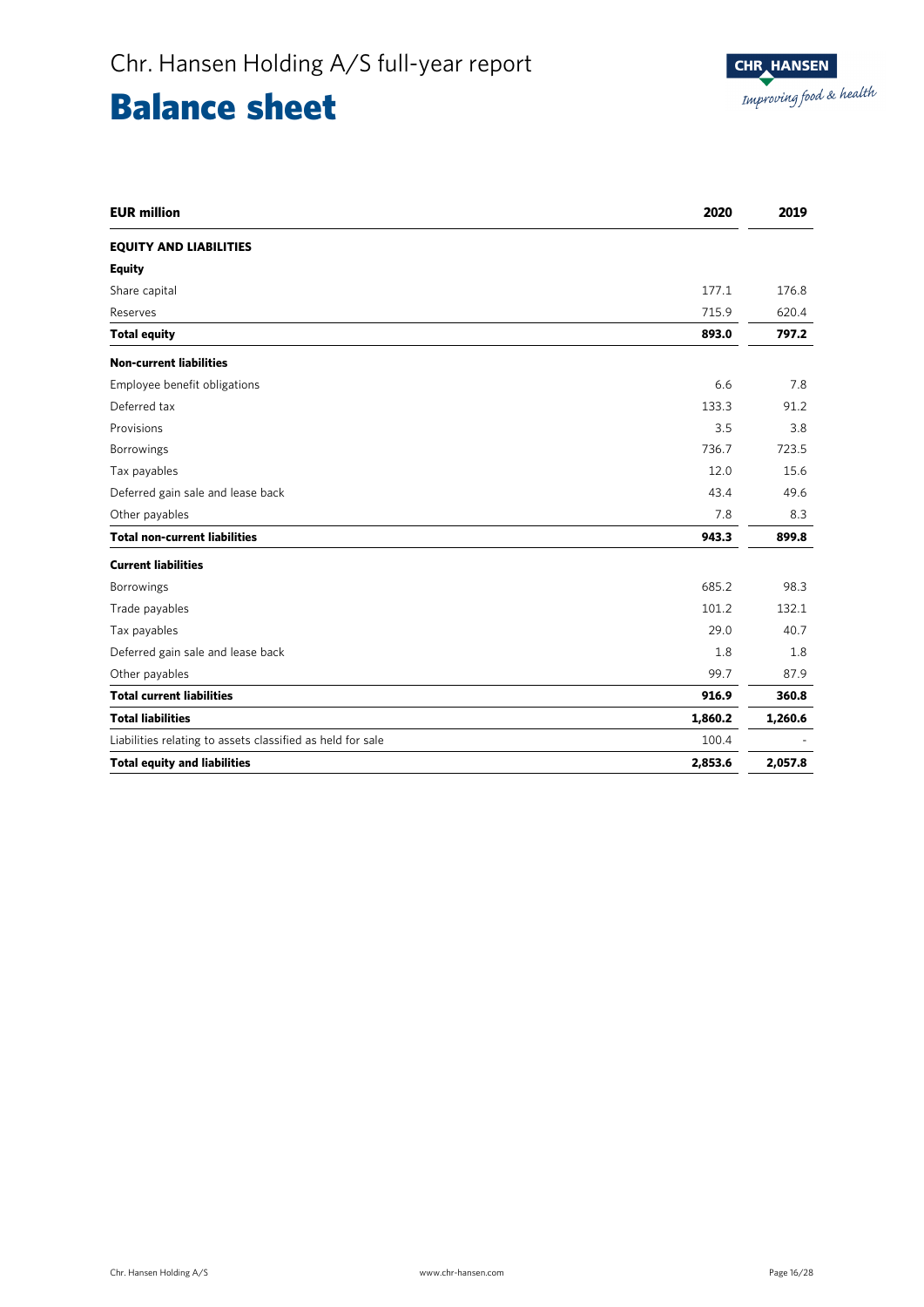| <b>EUR million</b>                                                                  | <b>Share</b> | <b>Currency</b><br>capital translation | <b>Cash flow</b><br>hedges | <b>Retained</b><br>earnings | <b>Total</b> |
|-------------------------------------------------------------------------------------|--------------|----------------------------------------|----------------------------|-----------------------------|--------------|
| 2019/20                                                                             |              |                                        |                            |                             |              |
| Equity at September 1                                                               | 176.8        | (45.3)                                 | (6.2)                      | 671.9                       | 797.2        |
| Total comprehensive income for the year,<br>see statement of comprehensive income   | 0.3          | (31.3)                                 | (16.0)                     | 244.8                       | 197.8        |
| Tranfer of cash flow hedge reserve to the initial<br>carrying amount of hedge items |              |                                        | 14.8                       | 4.1                         | 18.9         |
| <b>Transactions with owners</b>                                                     |              |                                        |                            |                             |              |
| Share-based payment                                                                 |              | $\overline{\phantom{a}}$               | $\overline{\phantom{a}}$   | 1.2                         | 1.2          |
| Tax related to share-based payment                                                  |              | ٠                                      | $\overline{\phantom{a}}$   | 2.6                         | 2.6          |
| Dividend                                                                            |              |                                        | $\overline{\phantom{a}}$   | (124.7)                     | (124.7)      |
| <b>Equity at August 31</b>                                                          | 177.1        | (76.6)                                 | (7.4)                      | 799.9                       | 893.0        |

| <b>EUR million</b>                                                                | <b>Share</b> | Currency<br>capital translation | <b>Cash flow</b><br>hedges | Retained<br>earnings | Total   |
|-----------------------------------------------------------------------------------|--------------|---------------------------------|----------------------------|----------------------|---------|
| 2018/19                                                                           |              |                                 |                            |                      |         |
| Equity at September 1                                                             | 176.8        | (51.0)                          | (0.7)                      | 646.5                | 771.6   |
| Total comprehensive income for the year,<br>see statement of comprehensive income |              | 5.7                             | (5.5)                      | 249.7                | 249.9   |
| <b>Transactions with owners</b>                                                   |              |                                 |                            |                      |         |
| Purchase of treasury shares                                                       |              |                                 |                            | (5.4)                | (5.4)   |
| Share-based payment                                                               |              | ۰                               | ٠                          | 4.7                  | 4.7     |
| Tax related to share-based payment                                                |              | ٠                               | $\overline{\phantom{a}}$   | 0.7                  | 0.7     |
| Dividend                                                                          |              |                                 | $\overline{\phantom{a}}$   | (224.3)              | (224.3) |
| <b>Equity at August 31</b>                                                        | 176.8        | (45.3)                          | (6.2)                      | 671.9                | 797.2   |

Ī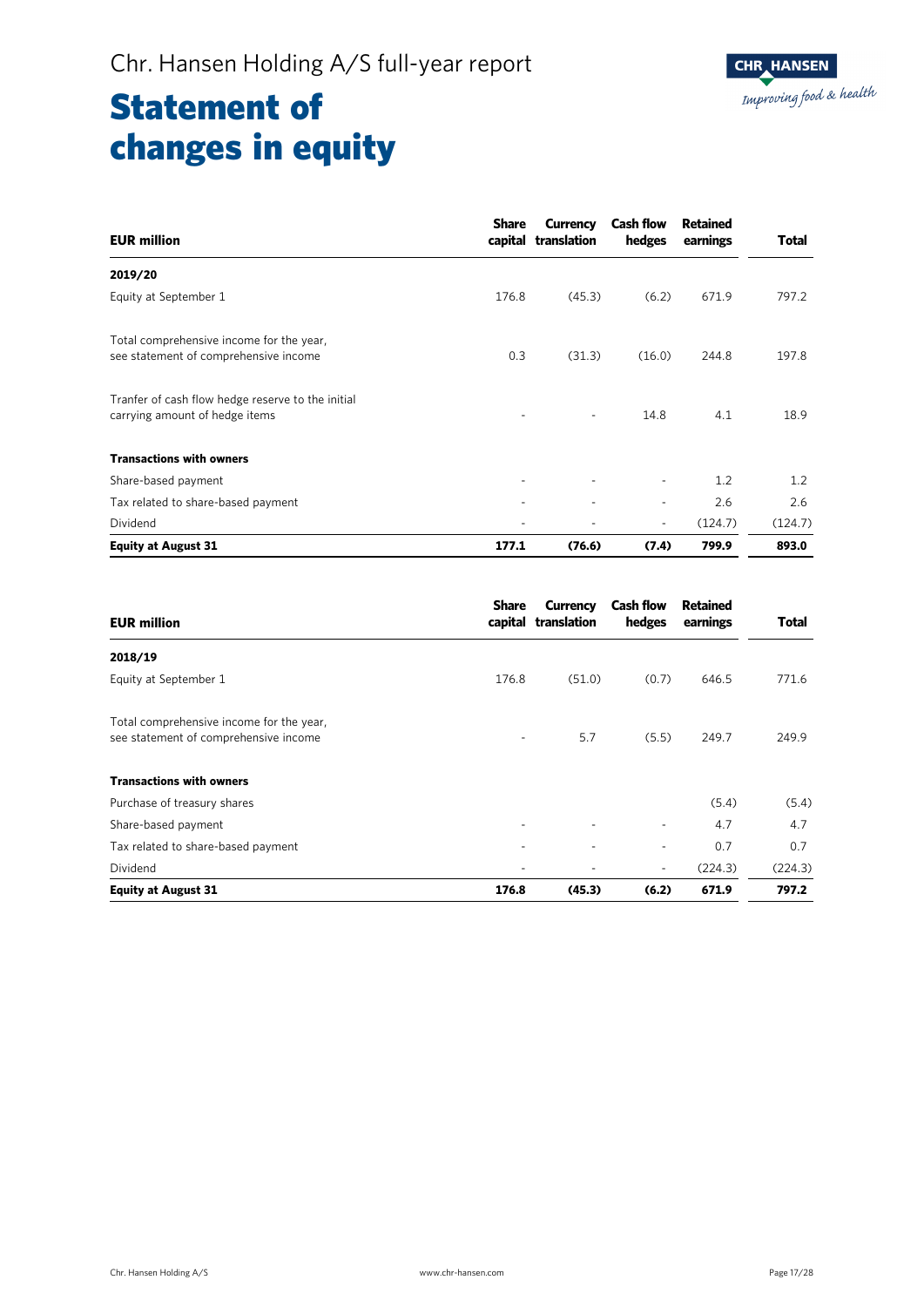# Accounting policies

#### Accounting policies

This unaudited interim report has been prepared in accordance with IAS 34 and additional Danish regulations for the presentation of quarterly interim reports by listed companies. The interim report has been prepared in accordance with the accounting policies set out in the Annual Report for 2019/20, except for all new, amended or revised accounting standards and interpretations (IFRSs) adopted by the European Union effective for financial years beginning on or after January 1, 2020.

#### Significant accounting estimates and judgements

In preparing this interim report Management has made various accounting estimates and assumptions that may significantly influence the amounts recognized in the consolidated financial statement and related information at the reporting date. The accounting estimates and assumptions which Management considers to be material for the preparation and understanding of the interim report are stated in Note 1.2 in the Annual Report 2019/20 and relate to, e.g. income taxes and deferred tax, goodwill, other intangible assets, leases, inventories, acquisition of entities as well as discontinued operations.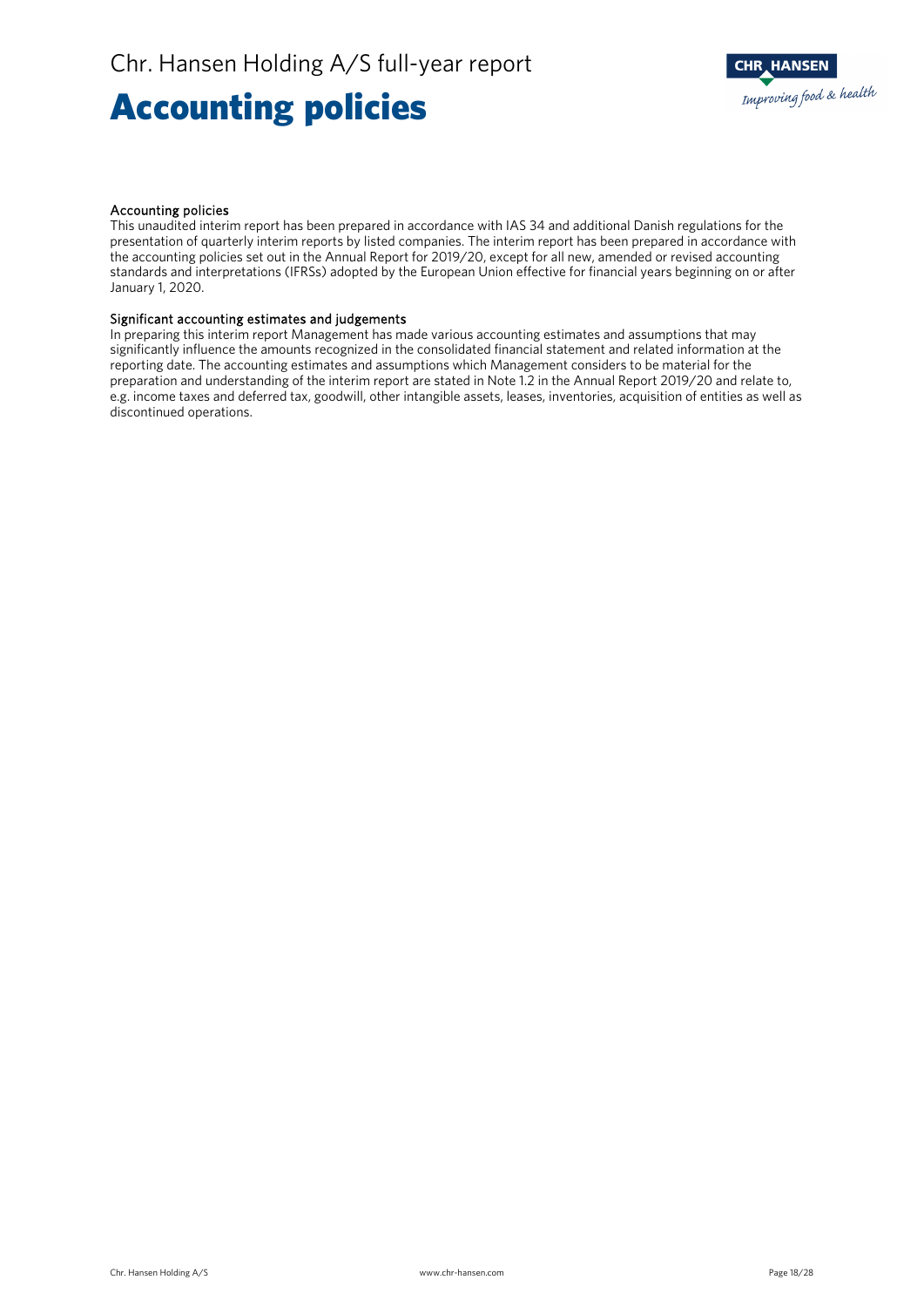# Quarterly key figures

|                                                            |         |                |                | 2019/20 |        |        |                | 2018/19 |
|------------------------------------------------------------|---------|----------------|----------------|---------|--------|--------|----------------|---------|
| <b>EUR million</b>                                         | Q4      | Q <sub>3</sub> | Q <sub>2</sub> | Q1      | Q4     | Q3     | Q <sub>2</sub> | Q1      |
| <b>Income statement, EUR</b><br>million, cont. operations  |         |                |                |         |        |        |                |         |
| Revenue                                                    | 254.3   | 256.1          | 239.6          | 220.0   | 249.0  | 243.2  | 228.6          | 216.6   |
| Gross profit                                               | 156.7   | 153.2          | 141.6          | 132.5   | 157.1  | 150.3  | 137.7          | 131.8   |
| EBITDA before special<br>items                             | 121.0   | 105.7          | 93.8           | 80.1    | 109.3  | 97.0   | 87.0           | 79.0    |
| Amortization,<br>depreciation and<br>impairment            | (23.3)  | (17.4)         | (16.7)         | (16.3)  | (15.0) | (14.4) | (14.3)         | (13.9)  |
| EBIT before special items                                  | 97.7    | 88.3           | 77.1           | 63.8    | 94.3   | 82.6   | 72.7           | 65.1    |
| EBIT                                                       | 88.9    | 85.4           | 75.7           | 63.0    | 93.4   | 82.2   | 72.2           | 64.6    |
| Net financial items <sup>1)</sup>                          | (5.1)   | (2.7)          | (5.3)          | (4.3)   | (4.3)  | (4.9)  | (3.0)          | (3.9)   |
| Profit before tax                                          | 83.8    | 82.7           | 70.4           | 58.7    | 89.1   | 77.3   | 69.2           | 60.7    |
| Income taxes                                               | (16.2)  | (19.1)         | (15.6)         | (13.1)  | (20.3) | (18.0) | (15.3)         | (13.5)  |
| Profit from continuing<br>operations                       | 67.6    | 63.6           | 54.8           | 45.6    | 68.8   | 59.3   | 53.9           | 47.2    |
| Profit from discontinued<br>operations                     | (1.4)   | 6.4            | 4.1            | 4.3     | 5.8    | 7.2    | 4.1            | 3.9     |
| Profit for the period                                      | 66.2    | 70.0           | 58.9           | 49.9    | 74.6   | 66.5   | 58.0           | 51.1    |
| Cash flow, EUR million,<br>Group                           |         |                |                |         |        |        |                |         |
| Cash flow from<br>operating activities                     | 142.1   | 128.5          | 72.1           | 21.9    | 146.8  | 85.2   | 69.7           | (3.1)   |
| Cash flow from<br>investing activities                     | (597.3) | (144.5)        | (31.2)         | (34.5)  | 24.9   | (37.2) | (30.1)         | (39.2)  |
| Free cash flow                                             | (455.2) | (16.0)         | 40.9           | (12.6)  | 171.7  | 48.0   | 39.6           | (42.3)  |
| Free cash flow before<br>acquisitions and special<br>items | 97.1    | 106.3          | 47.4           | (6.3)   | 172.6  | 48.9   | 40.1           | (32.5)  |
| <b>Key ratios</b>                                          |         |                |                |         |        |        |                |         |
| <b>Continuing operations</b>                               |         |                |                |         |        |        |                |         |
| Organic growth, %                                          | 9       | 9              | 6              | 2       | 3      | 9      | 9              | 11      |
| Gross margin, %                                            | 61.6    | 59.8           | 59.1           | 60.2    | 63.1   | 61.8   | 60.2           | 60.8    |
| EBITDA margin before<br>special items, %                   | 47.6    | 41.3           | 39.1           | 36.4    | 43.9   | 39.9   | 38.1           | 36.5    |
| EBIT margin before<br>special items, %                     | 38.4    | 34.5           | 32.2           | 29.0    | 37.9   | 34.0   | 31.8           | 30.1    |
| EBIT margin, %                                             | 35.0    | 33.3           | 31.6           | 28.6    | 37.5   | 33.8   | 31.6           | 29.8    |
| R&D, %                                                     | 6.7     | 8.0            | 8.4            | 9.3     | 7.4    | 8.2    | 8.3            | 8.4     |
| Capital expenditure, %                                     | 20.2    | 9.0            | 8.9            | 10.5    | 15.1   | 11.4   | 11.6           | 12.2    |
| Group                                                      |         |                |                |         |        |        |                |         |
| ROIC excl. goodwill, %                                     | 32.2    | 35.0           | 31.8           | 27.8    | 37.3   | 37.1   | 33.3           | 31.4    |
| EPS, diluted                                               | 0.51    | 0.53           | 0.45           | 0.38    | 0.57   | 0.50   | 0.44           | 0.39    |
| Net debt to EBITDA                                         | 3.1x    | 2.1x           | 2.1x           | 1.9x    | 1.8x   | 1.8x   | 2.0x           | 1.8x    |

1) Including share of loss of joint ventures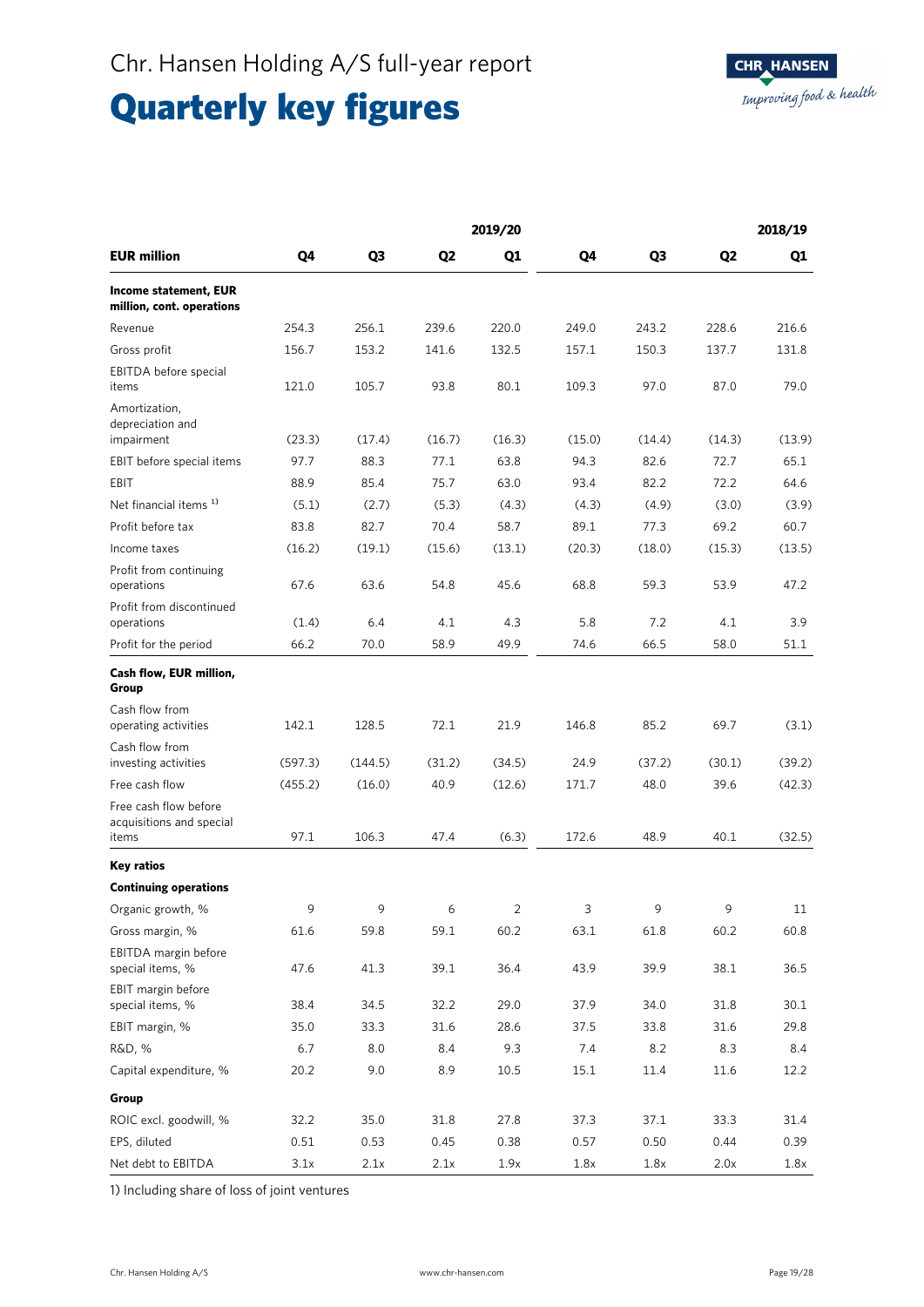# Quarterly key figures

|                                    |                |                |                | 2019/20        |                |        |                | 2018/19 |
|------------------------------------|----------------|----------------|----------------|----------------|----------------|--------|----------------|---------|
| <b>EUR million</b>                 | Q4             | Q <sub>3</sub> | Q <sub>2</sub> | Q1             | Q4             | Q3     | Q <sub>2</sub> | Q1      |
| <b>Food Cultures &amp; Enzymes</b> |                |                |                |                |                |        |                |         |
| <b>Income statement</b>            |                |                |                |                |                |        |                |         |
| Revenue                            | 173.3          | 181.2          | 172.5          | 166.1          | 178.5          | 176.7  | 166.1          | 161.0   |
| Amort., depr. and impair.          | (12.4)         | (12.2)         | (11.5)         | (11.3)         | (10.3)         | (9.8)  | (9.7)          | (9.4)   |
| EBIT                               | 66.7           | 62.3           | 55.6           | 53.2           | 67.9           | 62.1   | 53.4           | 50.9    |
| <b>Key ratios</b>                  |                |                |                |                |                |        |                |         |
| EUR growth, %                      | (3)            | 3              | 4              | 3              | 4              | 7      | 8              | 4       |
| Organic growth, %                  | 5              | 8              | 5              | $\overline{4}$ | 3              | 8      | 11             | 10      |
| EBIT margin, %                     | 38.4           | 34.4           | 32.2           | 32.1           | 38.0           | 35.1   | 32.1           | 31.7    |
| Invested capital excl.<br>goodwill | 599.4          | 610.6          | 608.6          | 604.1          | 557.8          | 575.9  | 562.8          | 542.3   |
| ROIC excl. goodwill, %             | 41.1           | 38.9           | 37.1           | 36.7           | 44.2           | 41.1   | 39.1           | 39.0    |
|                                    |                |                |                |                |                |        |                |         |
| <b>Health &amp; Nutrition</b>      |                |                |                |                |                |        |                |         |
| <b>Income statement</b>            |                |                |                |                |                |        |                |         |
| Revenue                            | 81.0           | 74.9           | 67.1           | 53.9           | 70.5           | 66.5   | 62.5           | 55.6    |
| Amort., depr. and impair.          | (10.9)         | (5.2)          | (5.2)          | (5.0)          | (4.7)          | (4.6)  | (4.6)          | (4.5)   |
| EBIT                               | 31.0           | 26.0           | 21.5           | 10.6           | 26.4           | 20.5   | 19.3           | 14.2    |
| <b>Key ratios</b>                  |                |                |                |                |                |        |                |         |
| EUR growth, %                      | 15             | 12             | 7              | (3)            | 6              | 13     | 9              | 15      |
| Organic growth, %                  | 18             | 12             | 8              | (4)            | $\overline{4}$ | 11     | 6              | 17      |
| EBIT margin, %                     | 38.3           | 34.7           | 32.1           | 19.6           | 37.4           | 30.8   | 31.0           | 25.4    |
| Invested capital excl.<br>goodwill | 498.1          | 340.7          | 302.0          | 281.7          | 289.9          | 284.0  | 273.3          | 264.6   |
| ROIC excl. goodwill, %             | 22.6           | 24.3           | 21.5           | 14.7           | 29.5           | 26.7   | 25.3           | 21.7    |
|                                    |                |                |                |                |                |        |                |         |
| <b>Continuing operations</b>       |                |                |                |                |                |        |                |         |
| <b>Income statement</b>            |                |                |                |                |                |        |                |         |
| Revenue                            | 254.3          | 256.1          | 239.6          | 220.0          | 249.0          | 243.2  | 228.6          | 216.6   |
| Amort., depr. and impair.          | (23.3)         | (17.4)         | (16.7)         | (16.3)         | (15.0)         | (14.4) | (14.3)         | (13.9)  |
| EBIT                               | 97.7           | 88.3           | 77.1           | 63.8           | 94.3           | 82.6   | 72.7           | 65.1    |
| <b>Key ratios</b>                  |                |                |                |                |                |        |                |         |
| EUR growth, %                      | $\overline{2}$ | 5              | 5              | $\overline{2}$ | $\overline{4}$ | 8      | 8              | 7       |
| Organic growth, %                  | 9              | 9              | 6              | $\overline{2}$ | 3              | 9      | 9              | 11      |
| EBIT margin, %                     | 38.4           | 34.5           | 32.2           | 29.0           | 37.9           | 34.0   | 31.8           | 30.1    |
| Invested capital excl.<br>goodwill | 1,097.5        | 951.3          | 910.6          | 885.8          | 847.7          | 859.9  | 836.1          | 806.9   |
| ROIC excl. goodwill, %             | 33.6           | 34.0           | 32.1           | 29.4           | 39.2           | 36.3   | 34.6           | 33.3    |

Ī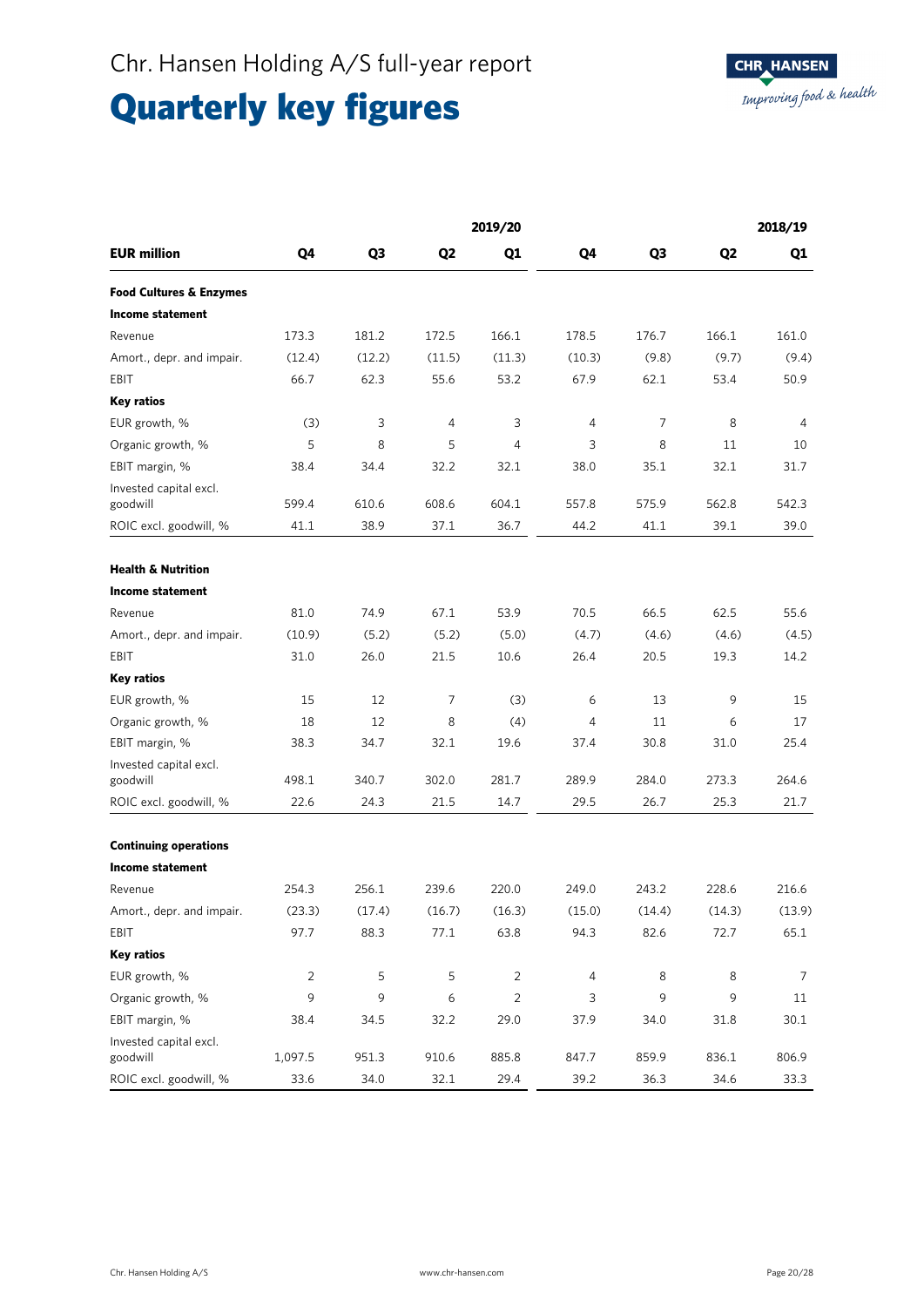| <b>EUR million</b>                               | Food<br><b>Cultures &amp;</b><br><b>Enzymes</b> | Health &<br><b>Nutrition</b> |                          | <b>Not</b> Continuing<br>allocated operations | Dis-<br>continued<br>operations | Group  |
|--------------------------------------------------|-------------------------------------------------|------------------------------|--------------------------|-----------------------------------------------|---------------------------------|--------|
| Q4<br>2019/20                                    |                                                 |                              |                          |                                               |                                 |        |
| Income statement                                 |                                                 |                              |                          |                                               |                                 |        |
| Revenue                                          | 173.3                                           | 81.0                         | $\overline{\phantom{0}}$ | 254.3                                         | 53.9                            | 308.2  |
| EUR growth                                       | (3%)                                            | 15%                          | $\overline{\phantom{0}}$ | 2%                                            | (5%)                            | 1%     |
| Organic growth                                   | 5%                                              | 18%                          | $\overline{\phantom{0}}$ | 9%                                            | 0%                              | 7%     |
| Amortization, depreciation and impairment losses | (12.4)                                          | (10.9)                       | ٠                        | (23.3)                                        | (2.7)                           | (26.0) |
| EBIT before special items                        | 66.7                                            | 31.0                         | $\overline{\phantom{a}}$ | 97.7                                          | 8.0                             | 105.7  |
| EBIT margin before special items                 | 38.4%                                           | 38.3%                        | $\overline{\phantom{a}}$ | 38.4%                                         | 14.9%                           | 34.3%  |
| Share of loss of joint ventures                  | ٠                                               | (0.7)                        | $\overline{a}$           | (0.7)                                         | $\overline{\phantom{a}}$        | (0.7)  |
| Special items and net financial expenses         | $\overline{\phantom{m}}$                        | $\overline{\phantom{a}}$     | (13.2)                   | (13.2)                                        | (6.1)                           | (19.3) |
| <b>Profit before tax</b>                         | 66.7                                            | 30.3                         | (13.2)                   | 83.8                                          | 1.9                             | 85.7   |

| <b>EUR million</b>                               | Food<br><b>Cultures &amp;</b><br><b>Enzymes</b> | Health &<br><b>Nutrition</b> | allocated                | <b>Not</b> Continuing<br>operations | Dis-<br>continued<br>operations | Group   |
|--------------------------------------------------|-------------------------------------------------|------------------------------|--------------------------|-------------------------------------|---------------------------------|---------|
| <b>YTD</b><br>2019/20                            |                                                 |                              |                          |                                     |                                 |         |
| Income statement                                 |                                                 |                              |                          |                                     |                                 |         |
| Revenue                                          | 693.1                                           | 276.9                        | $\overline{\phantom{a}}$ | 970.0                               | 219.1                           | 1,189.1 |
| EUR growth                                       | 2%                                              | 9%                           | $\overline{\phantom{a}}$ | 3%                                  | (2%)                            | 2%      |
| Organic growth                                   | 5%                                              | 9%                           | $\overline{\phantom{a}}$ | 6%                                  | 0%                              | 5%      |
| Amortization, depreciation and impairment losses | (47.4)                                          | (26.3)                       | $\overline{\phantom{a}}$ | (73.7)                              | (10.2)                          | (83.9)  |
| EBIT before special items                        | 237.8                                           | 89.1                         | ٠                        | 326.9                               | 28.6                            | 355.5   |
| EBIT margin before special items                 | 34.3%                                           | 32.2%                        | $\overline{\phantom{a}}$ | 33.7%                               | 13.0%                           | 29.9%   |
| Share of loss of joint ventures                  |                                                 | (3.9)                        | $\overline{\phantom{a}}$ | (3.9)                               | $\overline{\phantom{a}}$        | (3.9)   |
| Special items and net financial expenses         |                                                 | $\sim$                       | (27.4)                   | (27.4)                              | (6.3)                           | (33.7)  |
| <b>Profit before tax</b>                         | 237.8                                           | 85.2                         | (27.4)                   | 295.6                               | 22.3                            | 317.9   |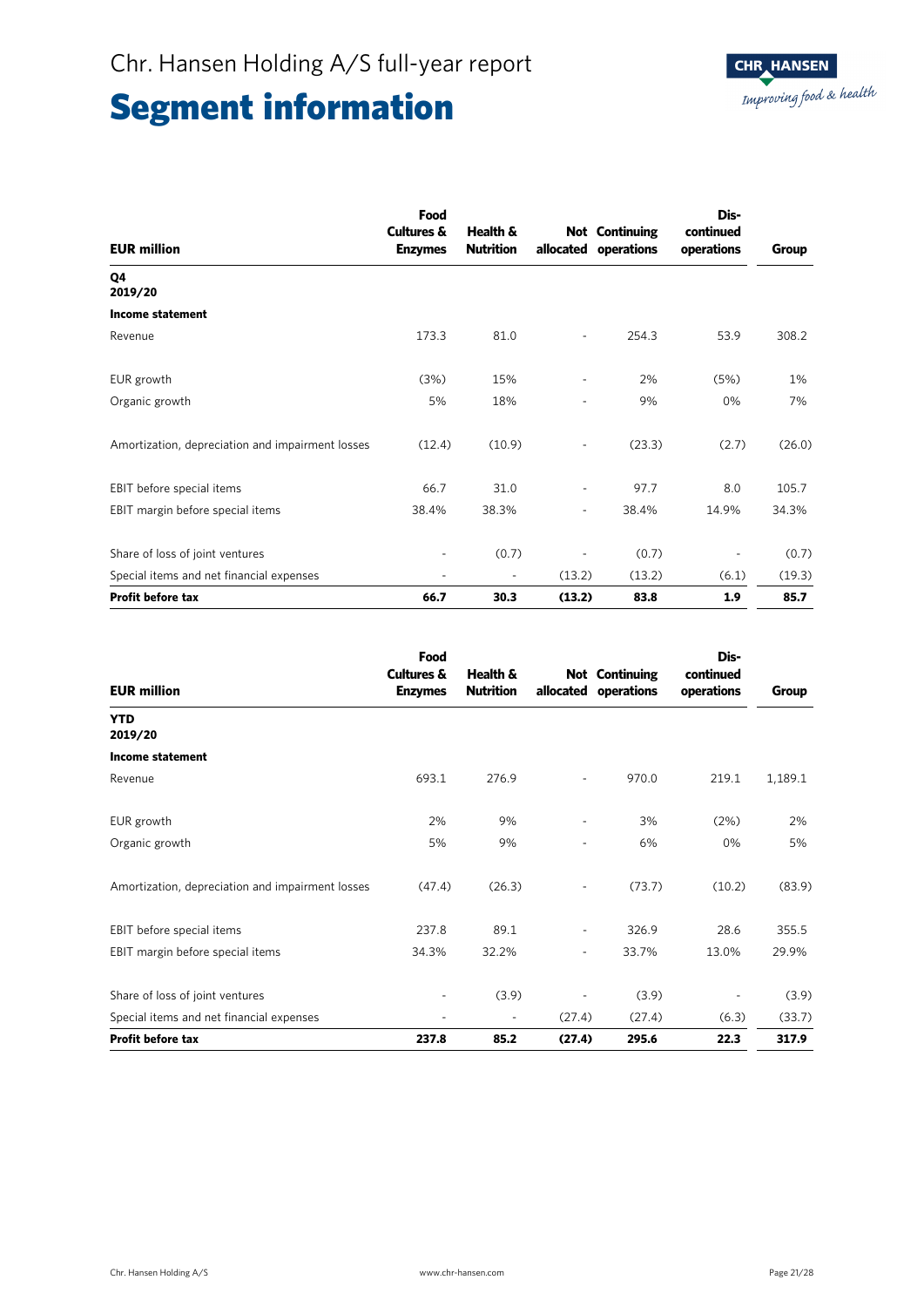### (continued)

| <b>EUR million</b>                               | Food<br><b>Cultures &amp;</b><br><b>Enzymes</b> | Health &<br><b>Nutrition</b> | allocated                | <b>Not Continuing</b><br>operations | Dis-<br>continued<br>operations | Group  |
|--------------------------------------------------|-------------------------------------------------|------------------------------|--------------------------|-------------------------------------|---------------------------------|--------|
| Q4<br>2018/19                                    |                                                 |                              |                          |                                     |                                 |        |
| <b>Income statement</b>                          |                                                 |                              |                          |                                     |                                 |        |
| Revenue                                          | 178.5                                           | 70.5                         | ۰                        | 249.0                               | 56.9                            | 305.9  |
| EUR growth                                       | 4%                                              | 6%                           | -                        | 4%                                  | (2%)                            | 3%     |
| Organic growth                                   | 3%                                              | 4%                           | ä,                       | 3%                                  | (2%)                            | 2%     |
| Amortization, depreciation and impairment losses | (10.3)                                          | (4.7)                        |                          | (15.0)                              | (1.9)                           | (16.9) |
| EBIT before special items                        | 67.9                                            | 26.4                         | $\overline{\phantom{0}}$ | 94.3                                | 7.6                             | 101.9  |
| EBIT margin before special items                 | 38.0%                                           | 37.4%                        | $\sim$                   | 37.9%                               | 13.4%                           | 33.3%  |
| Special items and net financial expenses         | ۰                                               | $\overline{\phantom{a}}$     | (5.2)                    | (5.2)                               | $\overline{\phantom{a}}$        | (5.2)  |
| Profit before tax                                | 67.9                                            | 26.4                         | (5.2)                    | 89.1                                | 7.6                             | 96.7   |

| <b>EUR million</b>                               | Food<br><b>Cultures &amp;</b><br><b>Enzymes</b> | Health &<br><b>Nutrition</b> | allocated                | <b>Not</b> Continuing<br>operations | Dis-<br>continued<br>operations | Group   |
|--------------------------------------------------|-------------------------------------------------|------------------------------|--------------------------|-------------------------------------|---------------------------------|---------|
| <b>YTD</b><br>2018/19                            |                                                 |                              |                          |                                     |                                 |         |
| Income statement                                 |                                                 |                              |                          |                                     |                                 |         |
| Revenue                                          | 682.3                                           | 255.1                        | $\overline{\phantom{a}}$ | 937.4                               | 223.7                           | 1,161.1 |
| EUR growth                                       | 5%                                              | 10%                          | $\overline{\phantom{a}}$ | 7%                                  | 2%                              | 6%      |
| Organic growth                                   | 8%                                              | 9%                           | $\overline{\phantom{a}}$ | 8%                                  | 3%                              | 7%      |
| Amortization, depreciation and impairment losses | (39.2)                                          | (18.4)                       | $\overline{\phantom{a}}$ | (57.6)                              | (7.0)                           | (64.6)  |
| EBIT before special items                        | 234.3                                           | 80.4                         | $\overline{\phantom{a}}$ | 314.7                               | 28.5                            | 343.2   |
| EBIT margin before special items                 | 34.3%                                           | 31.5%                        | $\overline{\phantom{a}}$ | 33.6%                               | 12.7%                           | 29.6%   |
| Special items and net financial expenses         | ٠                                               | $\overline{\phantom{a}}$     | (18.4)                   | (18.4)                              | ٠                               | (18.4)  |
| <b>Profit before tax</b>                         | 234.3                                           | 80.4                         | (18.4)                   | 296.3                               | 28.5                            | 324.8   |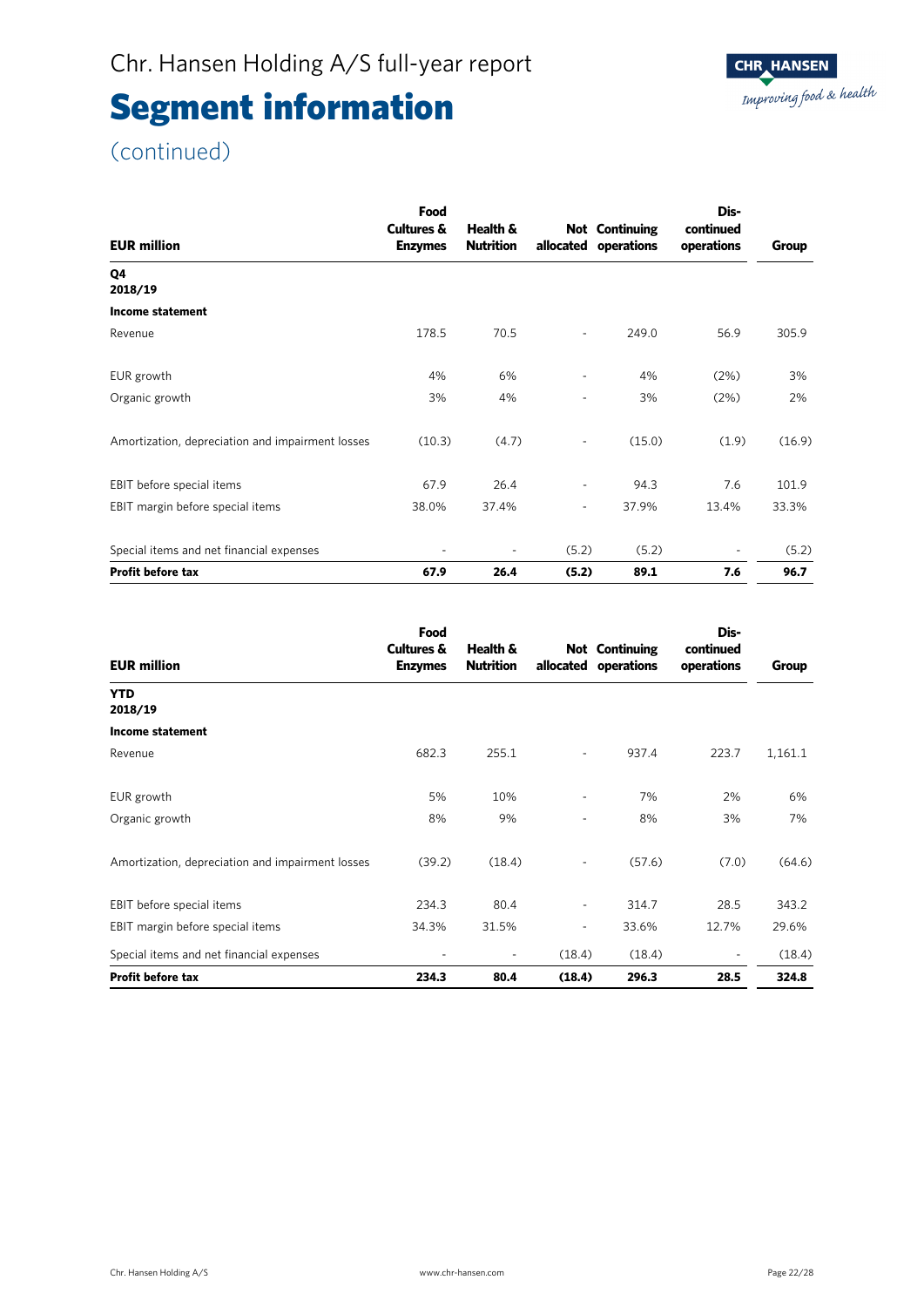### (continued)

| <b>EUR million</b>                                                    | Food<br><b>Cultures &amp;</b><br><b>Enzymes</b> | Health &<br><b>Nutrition</b> |                          | <b>Not</b> Continuing<br>allocated operations | Dis-<br>continued<br>operations | Group   |
|-----------------------------------------------------------------------|-------------------------------------------------|------------------------------|--------------------------|-----------------------------------------------|---------------------------------|---------|
| 2020                                                                  |                                                 |                              |                          |                                               |                                 |         |
| <b>Assets</b>                                                         |                                                 |                              |                          |                                               |                                 |         |
| Goodwill                                                              | 523.7                                           | 725.4                        | $\overline{\phantom{a}}$ | 1,249.1                                       | $\overline{\phantom{a}}$        | 1,249.1 |
| Other intangible assets                                               | 102.2                                           | 219.5                        | ۰                        | 321.7                                         | 17.8                            | 339.5   |
| Property, plant and equipment                                         | 428.6                                           | 226.2                        | ÷,                       | 654.8                                         | 86.2                            | 741.0   |
| Other non-current assets                                              | $\overline{\phantom{a}}$                        | $\sim$                       | 20.9                     | 20.9                                          | $\overline{\phantom{a}}$        | 20.9    |
| <b>Total non-current assets</b>                                       | 1,054.5                                         | 1,171.1                      | 20.9                     | 2,246.5                                       | 104.0                           | 2,350.5 |
| Inventories                                                           | 82.4                                            | 39.9                         | $\overline{\phantom{a}}$ | 122.3                                         | 58.3                            | 180.6   |
| Trade receivables                                                     | 93.8                                            | 51.3                         | $\overline{\phantom{a}}$ | 145.1                                         | 31.4                            | 176.5   |
| Other assets                                                          |                                                 | $\overline{\phantom{a}}$     | 137.3                    | 137.3                                         | 8.7                             | 146.0   |
| <b>Total current assets</b>                                           | 176.2                                           | 91.2                         | 137.3                    | 404.7                                         | 98.4                            | 503.1   |
| <b>Total assets</b>                                                   | 1,230.7                                         | 1,262.3                      | 158.2                    | 2,651.2                                       | 202.4                           | 2,853.6 |
| <b>Liabilities</b>                                                    |                                                 |                              |                          |                                               |                                 |         |
| Trade payables                                                        | 73.2                                            | 28.0                         |                          | 101.2                                         | 47.8                            | 149.0   |
| Deferred gain sale and lease back                                     | 34.4                                            | 10.8                         | $\overline{\phantom{a}}$ | 45.2                                          | 4.9                             | 50.1    |
| Other liabilities                                                     |                                                 | $\overline{\phantom{a}}$     | 1,713.8                  | 1,713.8                                       | 47.7                            | 1,761.5 |
| <b>Total liabilities</b>                                              | 107.6                                           | 38.8                         | 1,713.8                  | 1,860.2                                       | 100.4                           | 1,960.6 |
| Net working capital                                                   | 103.0                                           | 63.2                         | ۰                        | 166.2                                         | 41.9                            | 208.1   |
| Invested capital excluding goodwill                                   | 599.4                                           | 498.1                        | ۰                        | 1,097.5                                       | 141.0                           | 1,238.5 |
| <b>ROIC excluding goodwill</b>                                        | 41.1%                                           | 22.6%                        | $\blacksquare$           | 33.6%                                         | 22.0%                           | 32.2%   |
| Investments in intangible assets and property,<br>plant and equipment | 75.8                                            | 237.5                        |                          | 313.3                                         | 20.9                            | 334.2   |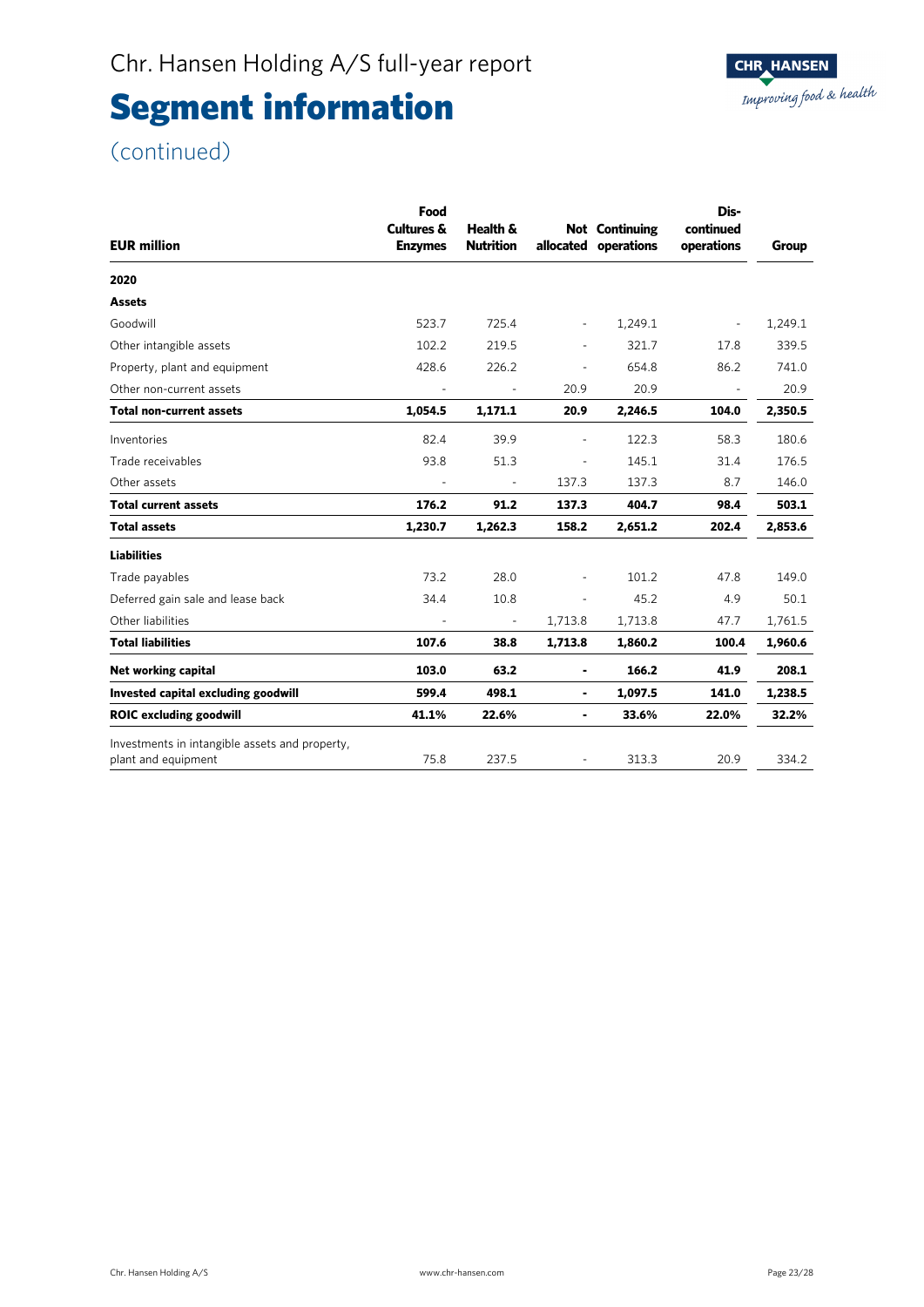### (continued)

|                                                | Food                                    | Dis-                         |                          |                                               |                         |         |  |
|------------------------------------------------|-----------------------------------------|------------------------------|--------------------------|-----------------------------------------------|-------------------------|---------|--|
| <b>EUR million</b>                             | <b>Cultures &amp;</b><br><b>Enzymes</b> | Health &<br><b>Nutrition</b> |                          | <b>Not Continuing</b><br>allocated operations | continued<br>operations | Group   |  |
| 2019                                           |                                         |                              |                          |                                               |                         |         |  |
| <b>Assets</b>                                  |                                         |                              |                          |                                               |                         |         |  |
| Goodwill                                       | 535.4                                   | 237.5                        |                          | 772.9                                         |                         | 772.9   |  |
| Other intangible assets                        | 103.9                                   | 103.6                        |                          | 207.5                                         | 18.0                    | 225.5   |  |
| Property, plant and equipment                  | 372.3                                   | 142.4                        | $\overline{\phantom{a}}$ | 514.7                                         | 63.1                    | 577.8   |  |
| Other non-current assets                       | $\overline{\phantom{a}}$                | $\overline{\phantom{a}}$     | 7.6                      | 7.6                                           |                         | 7.6     |  |
| <b>Total non-current assets</b>                | 1,011.6                                 | 483.5                        | 7.6                      | 1,502.7                                       | 81.1                    | 1,583.8 |  |
| Inventories                                    | 77.8                                    | 29.4                         |                          | 107.2                                         | 52.8                    | 160.0   |  |
| Trade receivables                              | 103.9                                   | 50.4                         | $\overline{\phantom{a}}$ | 154.3                                         | 38.4                    | 192.7   |  |
| Other assets                                   |                                         | $\overline{\phantom{a}}$     | 113.8                    | 113.8                                         | 7.5                     | 121.3   |  |
| <b>Total current assets</b>                    | 181.7                                   | 79.8                         | 113.8                    | 375.3                                         | 98.7                    | 474.0   |  |
| <b>Total assets</b>                            | 1,193.3                                 | 563.3                        | 121.4                    | 1,878.0                                       | 179.8                   | 2,057.8 |  |
| <b>Liabilities</b>                             |                                         |                              |                          |                                               |                         |         |  |
| Trade payables                                 | 64.9                                    | 24.8                         |                          | 89.7                                          | 42.4                    | 132.1   |  |
| Deferred gain sale and lease back              | 35.2                                    | 11.1                         | $\overline{\phantom{a}}$ | 46.3                                          | 5.1                     | 51.4    |  |
| Other liabilities                              |                                         |                              | 1,000.4                  | 1,000.4                                       | 76.7                    | 1,077.1 |  |
| <b>Total liabilities</b>                       | 100.1                                   | 35.9                         | 1,000.4                  | 1,136.4                                       | 124.2                   | 1,260.6 |  |
| Net working capital                            | 116.8                                   | 55.0                         | ٠                        | 171.8                                         | 48.8                    | 220.6   |  |
| Invested capital excluding goodwill            | 557.8                                   | 289.9                        | ۰                        | 847.7                                         | 124.8                   | 972.5   |  |
| <b>ROIC excluding goodwill</b>                 | 44.2%                                   | 29.5%                        | $\blacksquare$           | 39.2%                                         | 24.2%                   | 37.3%   |  |
| Investments in intangible assets and property, |                                         |                              |                          |                                               |                         |         |  |
| plant and equipment                            | 127.8                                   | 49.5                         |                          | 177.3                                         | 27.0                    | 204.3   |  |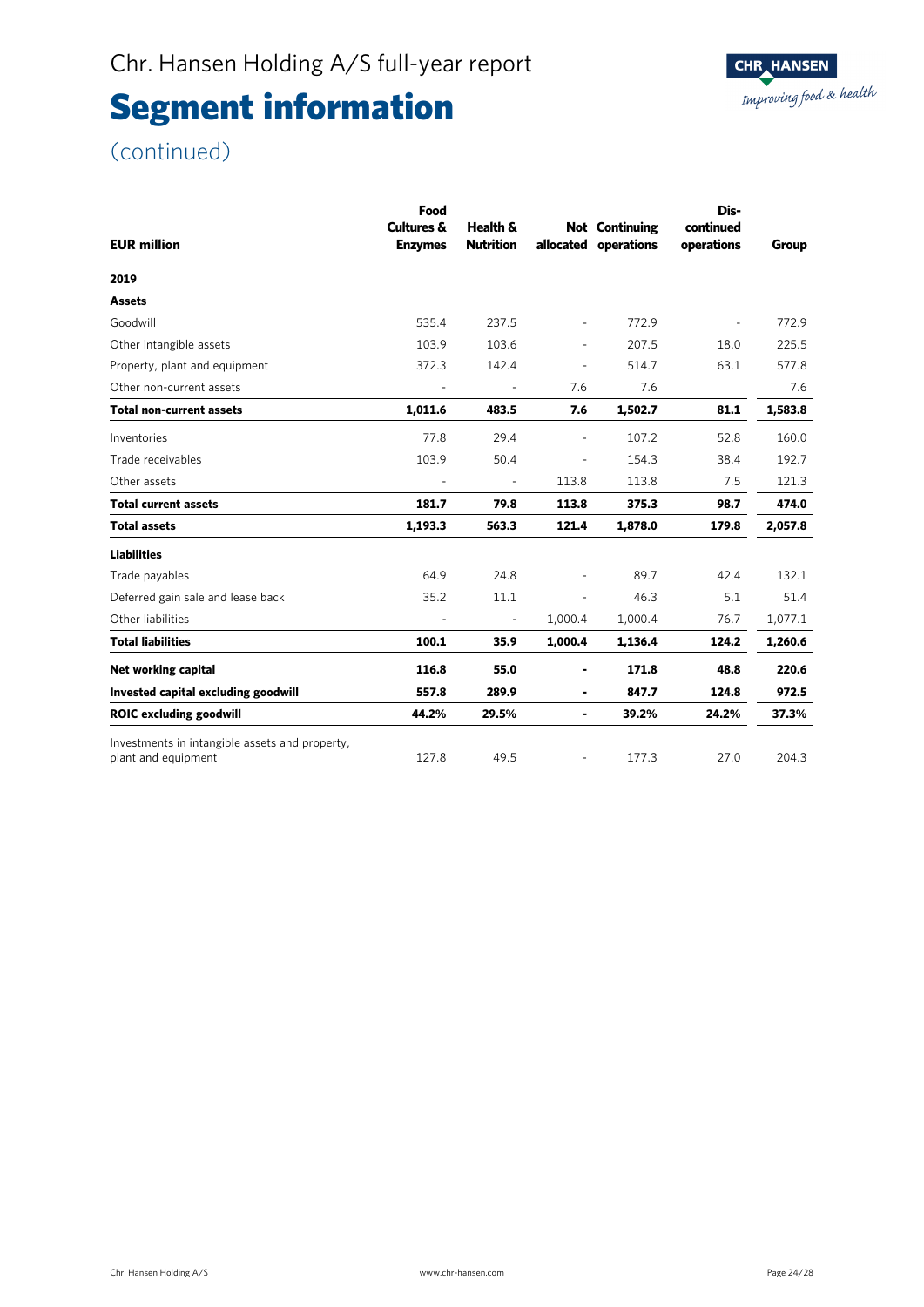(continued)

#### **Geographic allocation**

|                    | <b>North</b> |         |              |             |            |  |
|--------------------|--------------|---------|--------------|-------------|------------|--|
| <b>EUR million</b> | <b>EMEA</b>  | America | <b>LATAM</b> | <b>APAC</b> | operations |  |
| Q4<br>2019/20      |              |         |              |             |            |  |
| Revenue            | 103.8        | 75.9    | 30.7         | 43.9        | 254.3      |  |
| EUR growth         | 0%           | (1%)    | 10%          | 8%          | 2%         |  |
| Organic growth     | 3%           | 1%      | 47%          | 10%         | 9%         |  |

| <b>EUR million</b>                                           | <b>EMEA</b> | <b>North</b><br>America | <b>LATAM</b> | <b>APAC</b> | Continuing<br>operations |
|--------------------------------------------------------------|-------------|-------------------------|--------------|-------------|--------------------------|
| <b>YTD</b><br>2019/20                                        |             |                         |              |             |                          |
| Revenue                                                      | 399.8       | 286.1                   | 119.6        | 164.5       | 970.0                    |
| EUR growth                                                   | 1%          | 6%                      | 3%           | 5%          | 3%                       |
| Organic growth                                               | 3%          | 4%                      | 24%          | 6%          | 6%                       |
| Non-current assets excluding joint ventures and deferred tax | 1.923.6     | 266.4                   | 19.1         | 16.5        | 2,225.6                  |

| <b>EUR million</b> | <b>EMEA</b> | <b>North</b><br>America | <b>LATAM</b> | <b>APAC</b> | Continuing<br>operations |
|--------------------|-------------|-------------------------|--------------|-------------|--------------------------|
| Q4<br>2018/19      |             |                         |              |             |                          |
| Revenue            | 103.6       | 76.8                    | 27.8         | 40.8        | 249.0                    |
| EUR growth         | (0%)        | 13%                     | (0%)         | 5%          | 4%                       |
| Organic growth     | (1%)        | 9%                      | 6%           | 5%          | 3%                       |

|                                                              |             | <b>North</b> | Continuing   |             |            |
|--------------------------------------------------------------|-------------|--------------|--------------|-------------|------------|
| <b>EUR million</b>                                           | <b>EMEA</b> | America      | <b>LATAM</b> | <b>APAC</b> | operations |
| <b>YTD</b><br>2018/19                                        |             |              |              |             |            |
| Revenue                                                      | 393.9       | 270.0        | 116.4        | 157.1       | 937.4      |
| EUR growth                                                   | 4%          | 11%          | 10%          | 5%          | 7%         |
| Organic growth                                               | 5%          | 5%           | 28%          | 5%          | 8%         |
| Non-current assets excluding joint ventures and deferred tax | 1,287.4     | 174.1        | 21.3         | 12.3        | 1,495.1    |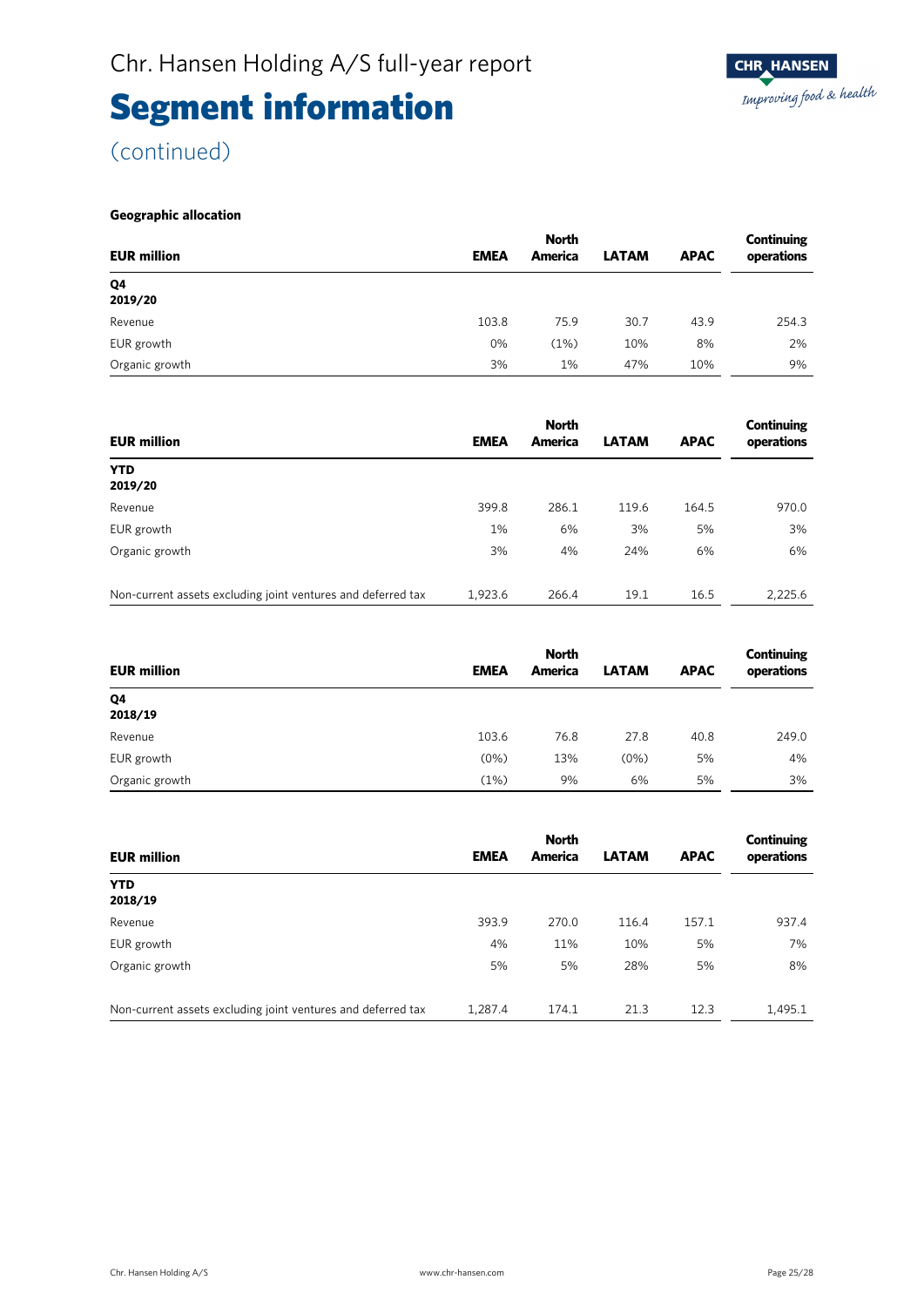### Acquisitions

| <b>EUR million</b>                       | HSO <sup>1</sup> | <b>UAS LABS<sup>2)</sup></b> | 2019/20 |
|------------------------------------------|------------------|------------------------------|---------|
| <b>Purchase consideration</b>            |                  |                              |         |
| Cash paid                                | 119.4            | 538.8                        | 658.2   |
| <b>Fair value of total consideration</b> | 119.4            | 538.8                        | 658.2   |
| <b>EUR million</b>                       | HSO <sup>1</sup> | UAS LABS $^{2)}$             | 2019/20 |
| Fair value of net assets acquired        |                  |                              |         |
| Intangible assets                        | 38.0             | 85.9                         | 123.9   |
| Property, plant and equipment            |                  | 58.8                         | 58.8    |
| Inventories                              |                  | 13.1                         | 13.1    |
| Trade receivables                        | 4.5              | 5.7                          | 10.2    |
| Trade payables                           | (1.5)            | (2.4)                        | (3.9)   |
| Other receivables and payables, net      | (4.9)            | 1.7                          | (3.2)   |
| Tax payables                             | (30.3)           |                              | (30.3)  |
| Cash and cash equivalents                |                  | 1.0                          | 1.0     |
| Net identifiable assets acquired         | 5.8              | 163.8                        | 169.6   |
| Goodwill from acquisition                | 113.6            | 375.0                        | 488.6   |
| <b>Fair value of total consideration</b> | 119.4            | 538.8                        | 658.2   |
| Of which cash and cash equivalents       |                  | 1.0                          | 1.0     |
| Paid acquisition cost, net               | 119.4            | 537.8                        | 657.2   |

#### 1) HSO Health Care GmbH

2) UAS Laboratories LLC. Purchase price consideration includes FX hedge of the USD denominated transaction price through an FX forward contract, EUR 18.9 million.

#### **HSO Health Care GmbH**

On April 20, 2020, Chr. Hansen acquired full ownership and control of HSO Health Care GmbH (HSO), an Austria-based B2B company specializing in probiotics for women's health that will strengthen and expand Chr. Hansen's global microbial platform.

Immediately following the acquisition, all assets and liabilities of HSO were transferred to Chr. Hansen A/S resulting in an exit taxation of HSO of EUR 30.3 million. Management has considered this an integral part of the transaction as it from a tax perspective not is a viable solution not to transfer the Intellectual property and all other assets to the Danish Parent company and recognized the exit tax liability in the purchase price allocation. The transfer was contemplated as of the acquisition date and was fully under the control of the Chr. Hansen Group.

Goodwill relates to expected commercial and operational synergies from the strengthening of women's health offering by combining Astarte™ with Chr. Hansen's UREX™ products, creating a portfolio that can be leveraged globally and expanded into new adjacencies within women's health.

Transaction costs related to the acquisition of HSO amounted to EUR 1.2 million which were recognized in 2019/20. Transaction costs were recognized in the income statement.

#### **Earnings impact**

Revenue and EBIT comprise EUR 2.8 million and less than EUR 1 million, respectively, reported by HSO since the date of acquisition. On a pro forma basis, if the acquisition had been effective from September 1, 2019, HSO would have contributed EUR 8 million to revenue and EUR 1 million to EBIT.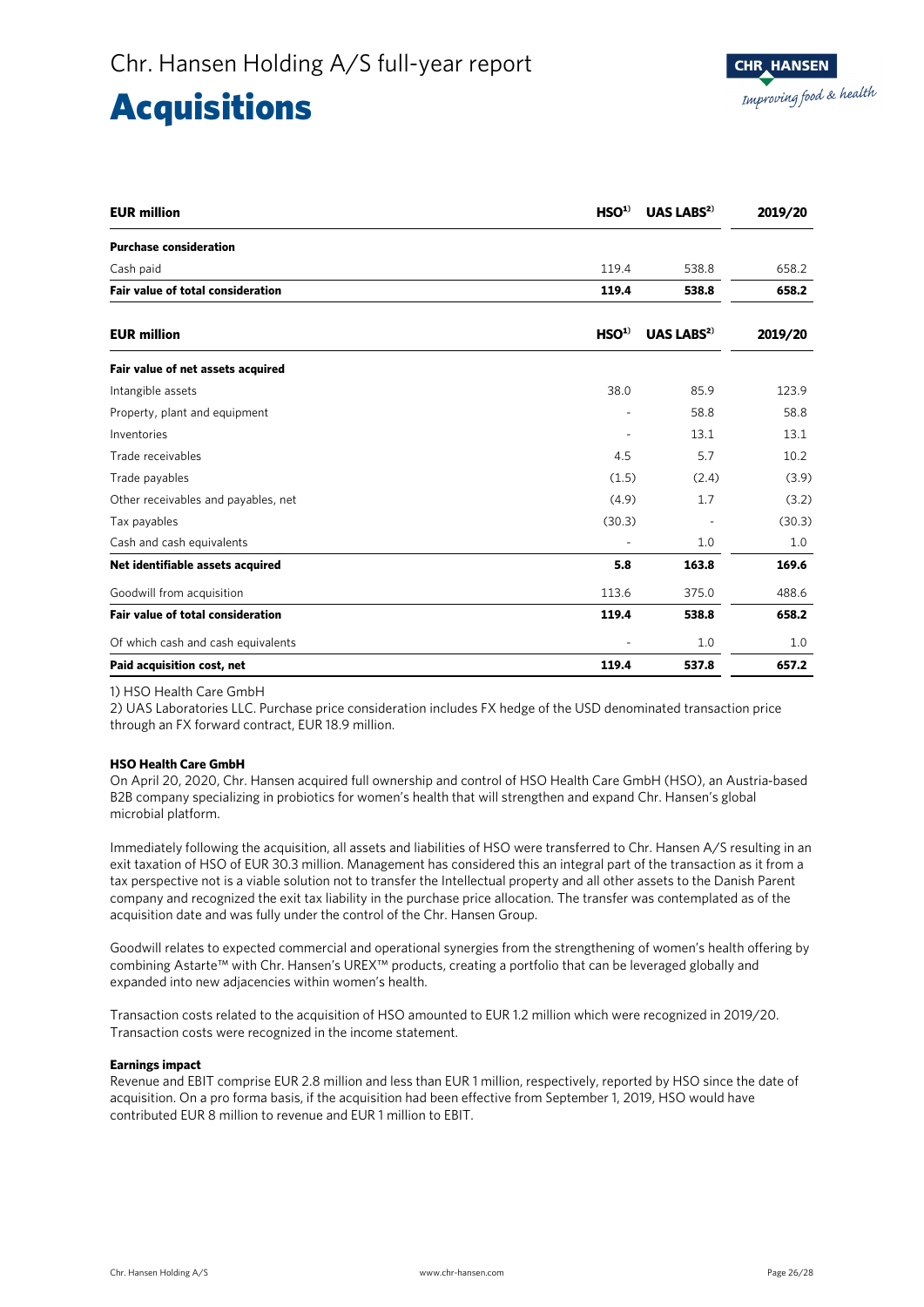

#### **UAS Laboratories LLC**

On July 27, 2020, Chr. Hansen completed the acquisition of the full ownership and control of UAS Laboratories LLC (UAS Laboratories), an US-based B2B company specializing in clinically documented probiotics that will further strengthen and expand Chr. Hansen's global microbial platform and Human Health business by moving into the highly attractive space of multi-species, high-potency blends and broadening our product offering and customer base.

Goodwill relates to expected commercial and operational synergies from significant potentials and know-how with respect to production, innovation and commercialization accumulated by the workforce in the UAS Laboratories.

Transaction costs related to the acquisition of UAS Laboratories amount to EUR 6.5 million, which amount was recognized in 2019/20. Order back-log recognized as part of the purchase price allocation, EUR 3.5 million, has been fully amortized in 2019/20. Transaction costs and amortization of order back-log were recognized in the income statement as special items.

#### **Earnings impact**

Revenue and EBIT comprise EUR 7.6 million and EUR 2.0 million, respectively, reported by UAS Laboratories since the date of acquisition. Result from operations are recognized in the income statement under other operating income in 2019/20. On a pro forma basis, if the acquisition had been effective from September 1, 2019, UAS Laboratories would have contributed EUR 61 million to revenue and EUR 12 million to EBIT.